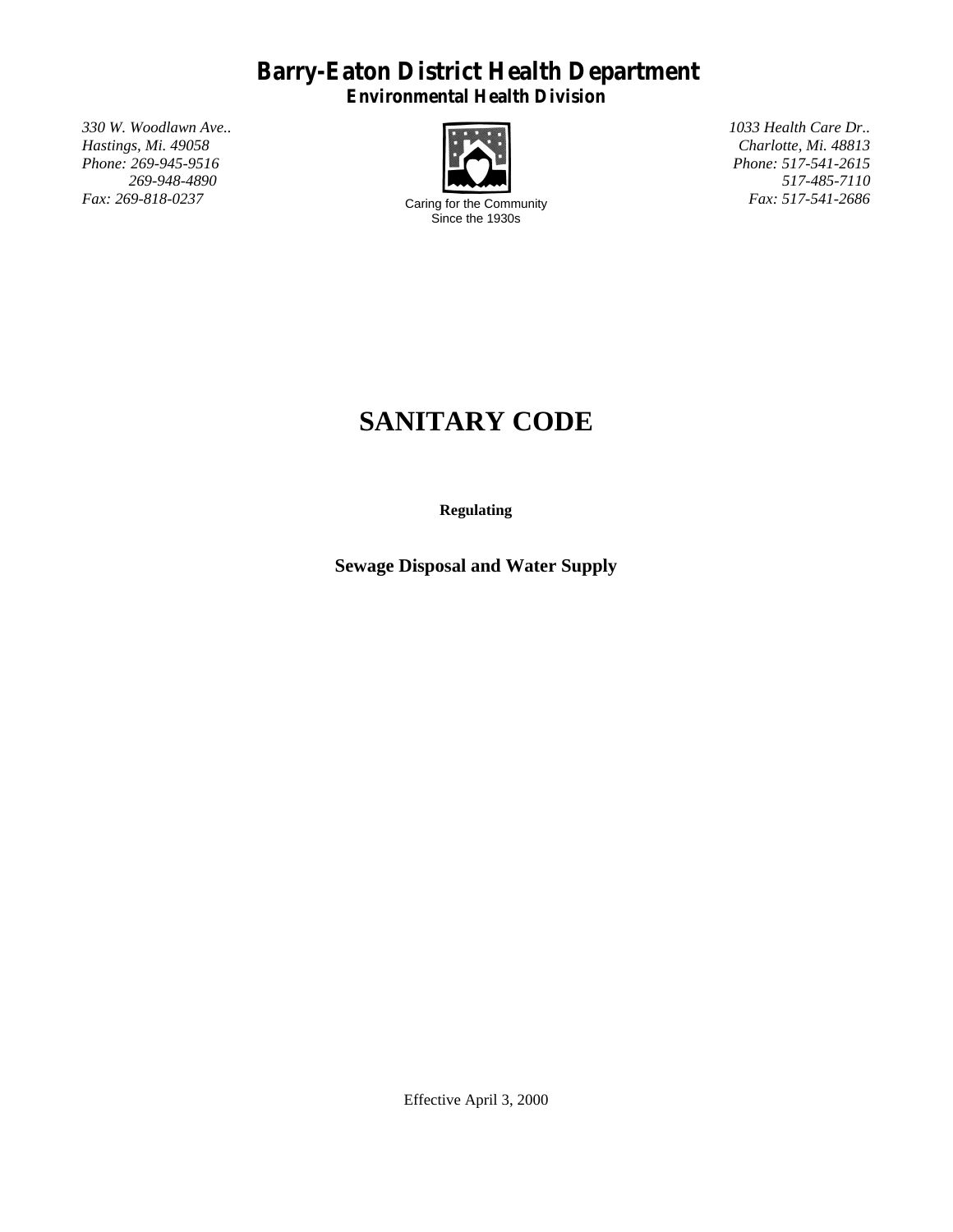# **Table Of Contents**

| SECTION XII. CONNECTION TO PUBLICLY OPERATED SYSTEMS AND SEPTIC TANK ABANDONMENT11   |  |
|--------------------------------------------------------------------------------------|--|
| SECTION XIII DEVIATIONS                                                              |  |
|                                                                                      |  |
|                                                                                      |  |
|                                                                                      |  |
|                                                                                      |  |
| ARTICLE V. REQUIREMENTS FOR THE CONSTRUCTION AND MAINTENANCE OF INDIVIDUAL           |  |
|                                                                                      |  |
|                                                                                      |  |
|                                                                                      |  |
|                                                                                      |  |
| SECTION VI. SOIL ABSORPTION BED/TRENCH SYSTEM AND FIELD CONSTRUCTION REQUIREMENTS 15 |  |
|                                                                                      |  |
|                                                                                      |  |
|                                                                                      |  |
|                                                                                      |  |
|                                                                                      |  |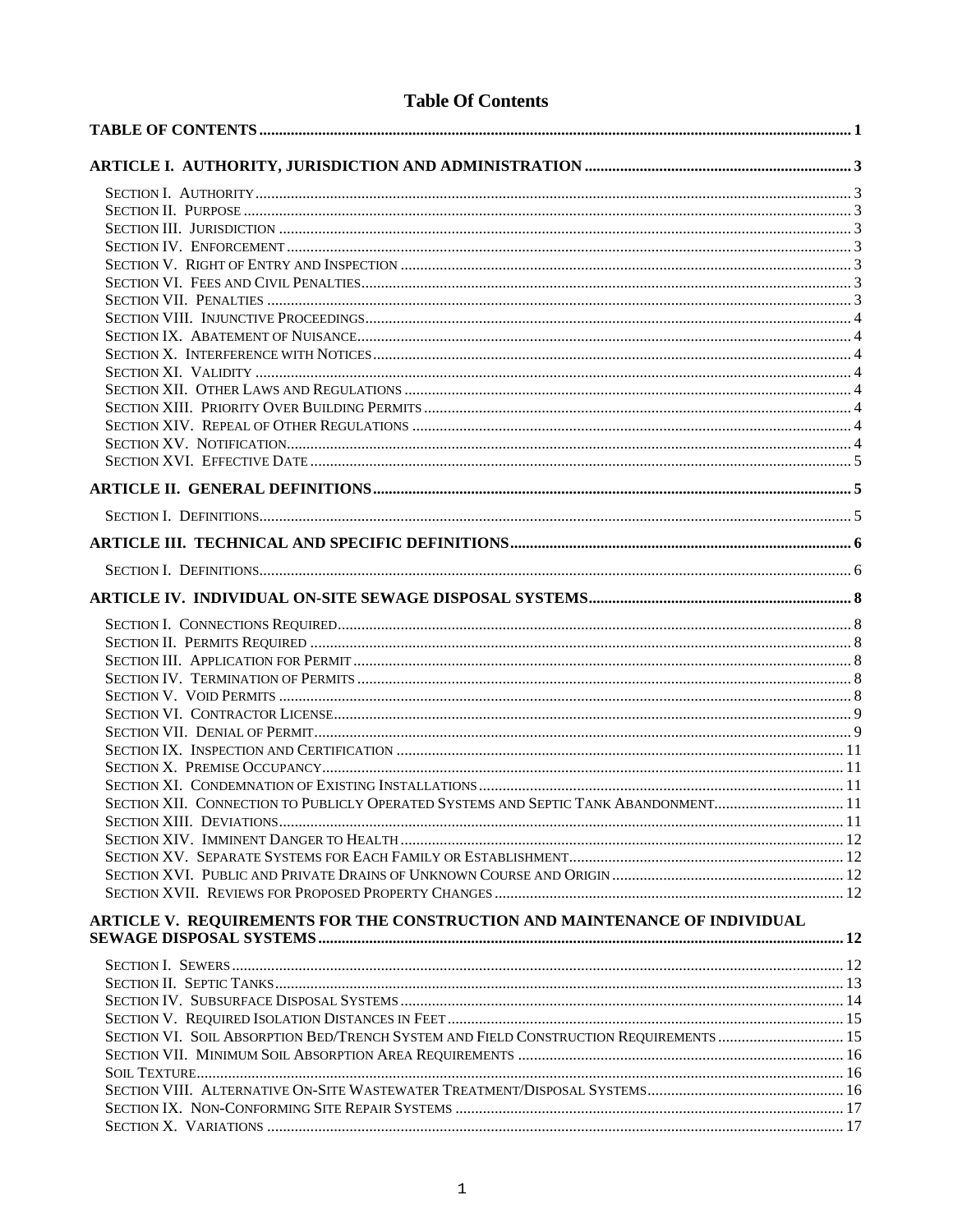| ARTICLE VI. OTHER THAN SINGLE AND TWO-FAMILY ON-SITE SEWAGE DISPOSAL SYSTEM  17    |  |
|------------------------------------------------------------------------------------|--|
|                                                                                    |  |
|                                                                                    |  |
|                                                                                    |  |
|                                                                                    |  |
| ARTICLE VII. CONSTRUCTION AND MAINTENANCE OF PRIVIES AND SIMILAR TOILET DEVICES 17 |  |
|                                                                                    |  |
|                                                                                    |  |
|                                                                                    |  |
|                                                                                    |  |
|                                                                                    |  |
|                                                                                    |  |
|                                                                                    |  |
|                                                                                    |  |
|                                                                                    |  |
|                                                                                    |  |
|                                                                                    |  |
|                                                                                    |  |
|                                                                                    |  |
|                                                                                    |  |
|                                                                                    |  |
|                                                                                    |  |
|                                                                                    |  |
|                                                                                    |  |
|                                                                                    |  |
|                                                                                    |  |
|                                                                                    |  |
|                                                                                    |  |
|                                                                                    |  |
|                                                                                    |  |
|                                                                                    |  |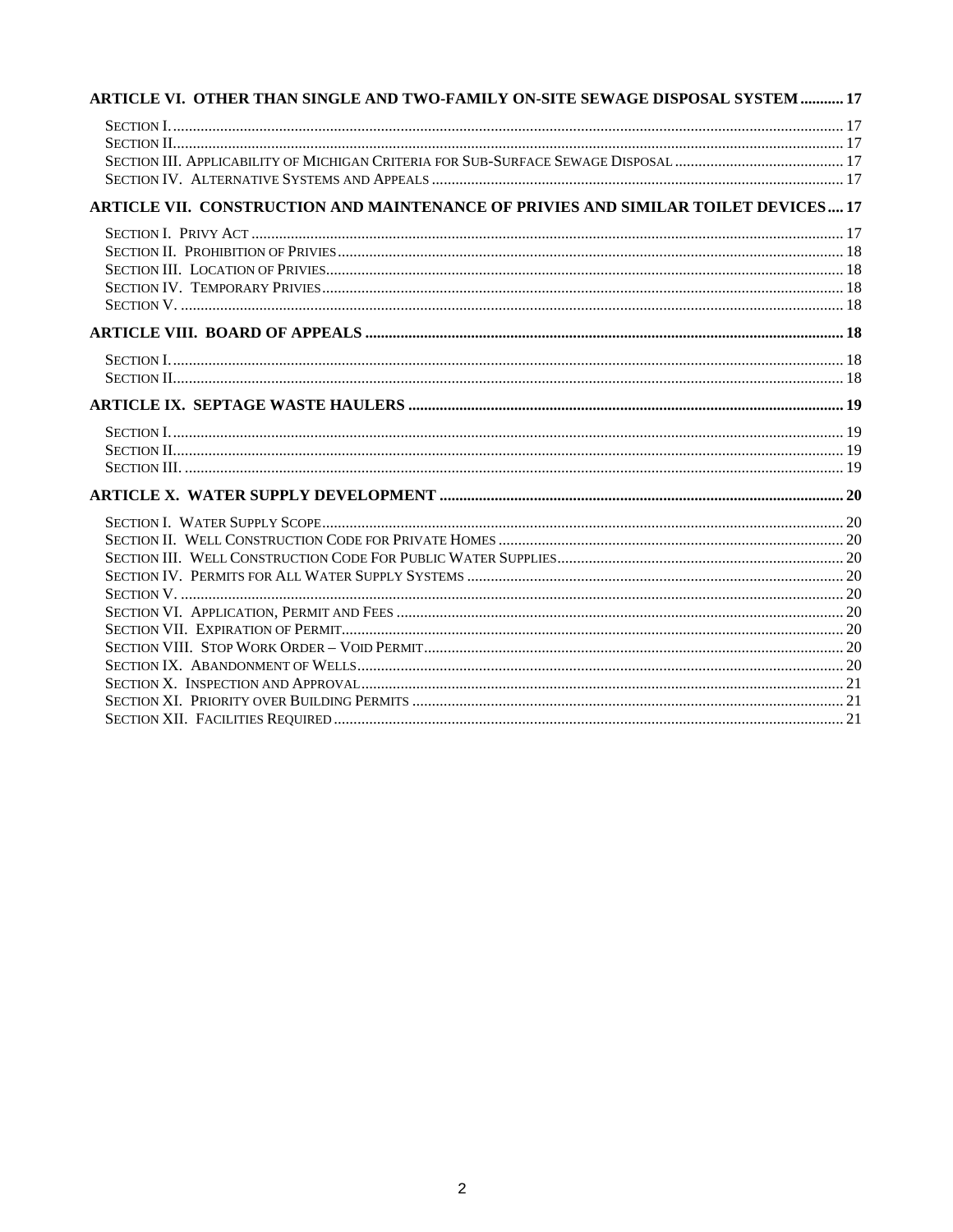## BARRY-EATON DISTRICT HEALTH DEPARTMENT

## ENVIRONMENTAL HEALTH CODE

# **ARTICLE I. AUTHORITY, JURISDICTION AND ADMINISTRATION**

## **Section I. Authority**

The regulations imposed by this code are adopted pursuant to the authority vested in the Barry-Eaton District Board of Health by the Michigan "Public Health Code," Act 368 of Public Acts of 1978, being sections 333.1101 to 333.25211 of Michigan Compiled Laws, as amended, and the "Thomas J. Anderson, Gordon Rockwell Environmental Protection Act of 1970," Act 127 of the Public Acts of 1970, being sections 691.1201 to 691.1207 of the Michigan Compiled Laws, as amended.

#### **Section II. Purpose**

This code regulates the installation and maintenance of private, semi-public and public sewage systems generating less than 1000 gallons of waste per day where no municipal facilities are available, drinking water supplies; and hearing board procedures; provides penalties for the violation of this code and regulates general nuisance complaints.

This code is for the express purpose of protecting the health, safety, and welfare of the people of Barry and Eaton Counties.

#### **Section III. Jurisdiction**

This code shall apply and be enforced throughout Barry and Eaton Counties. The Health Officer shall have jurisdiction throughout all of Barry and Eaton Counties, including all cities, villages and townships, in the administration and enforcement of this code and amendments hereafter adopted unless otherwise specifically stated.

## **Section IV. Enforcement**

All premises affected by this code shall be subject to inspection by the Health Officer, and the Health Officer may collect such samples for laboratory examination as he deems necessary for the enforcement of this code.

## **Section V. Right of Entry and Inspection**

When a Health Officer has a reasonable cause to believe an owner is violating this code, he may inspect the premises at a reasonable time. No person shall refuse to permit the Health Officer to inspect any premise at reasonable times, nor shall any person molest or resist the Health Officer in the discharge of his duty. In the event that a Health Officer is refused permission to inspect any premise at reasonable times, he shall have authority to apply for an administrative investigative warrant, pursuant to the provisions of MSA 14.15(2241)-1415. (2247); MCL 333, 22.47.

## **Section VI. Fees and Civil Penalties**

All fees shall be collected by the Barry-Eaton District Health Department and shall be receipted for and deposited with the Eaton County Treasurer and credited to the Barry-Eaton District Health Department.

A schedule of fees for licenses, civil penalties, and other services authorized by these regulations shall be from time to time adopted or revised by the Barry-Eaton District Board of Health, pursuant to Act 368, P.A. of 1978 as amended.

## **Section VII. Penalties**

#### a) **Criminal**

If any person shall violate the provisions of this regulation or any part thereof, he shall be deemed guilty of a misdemeanor and upon conviction thereof, shall be punished by a fine not exceeding the sum of \$200.00 or by imprisonment in the county jail not exceeding six (6) months, or by both such fine and imprisonment at the discretion of the courts; also, every twenty-four (24) hours said person permits any conditions in violation of the provisions of this regulation to continue after such conviction, it shall be deemed an additional offense against the provisions of this regulation.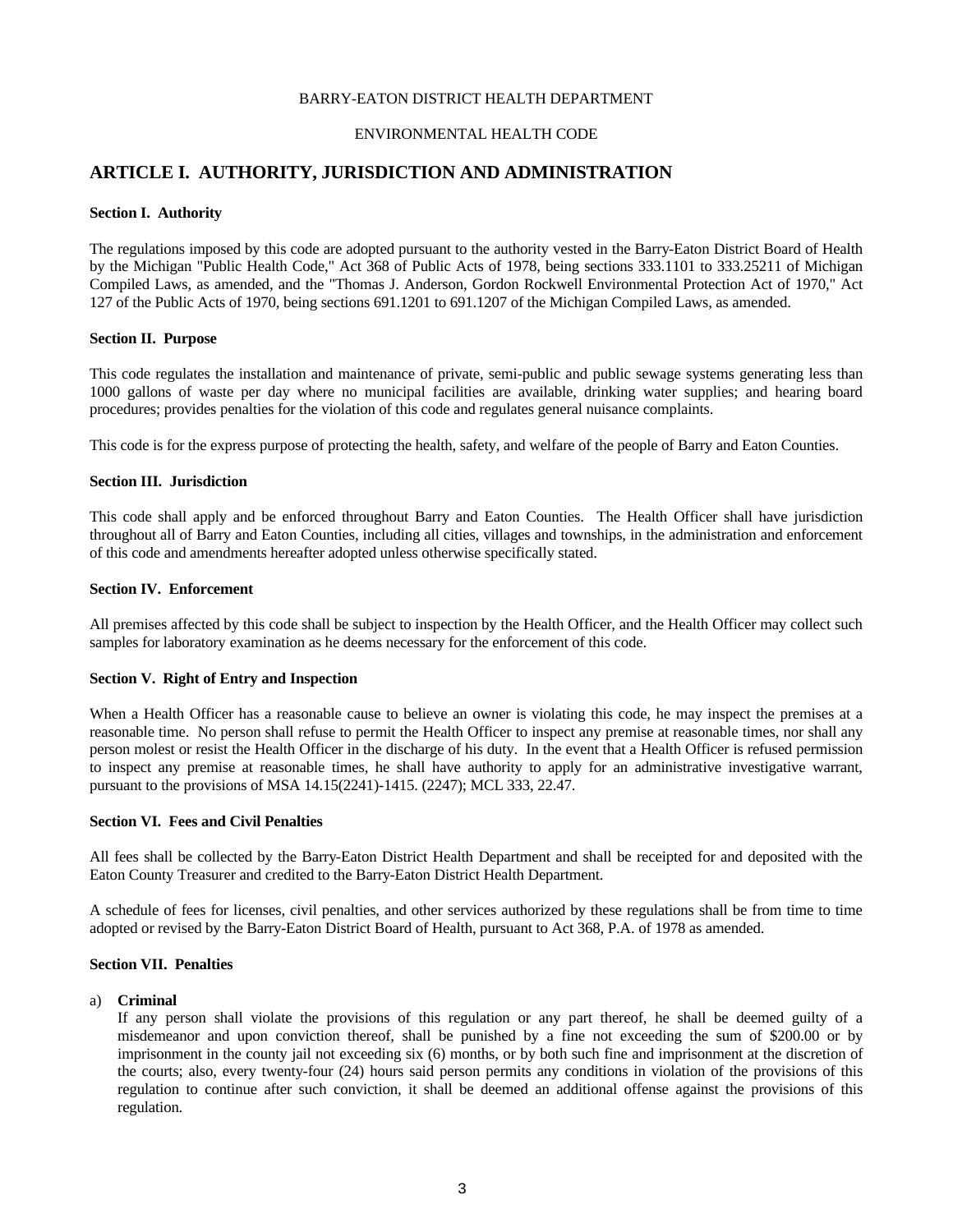## b) **Civil**

The Health Officer may issue a citation within ninety (90) days of the discovery of an alleged violation of the provisions of this regulation. The citation shall be written and shall state with particularity the nature of the violation, including reference to the section, rule, order, or regulation alleged to have been violated. The citation shall include a monetary civil penalty of not more than \$1000.00 for each violation or day that the violation continues. The citation shall also include the alleged violator's right to appeal the citation pursuant to Article VIII, Section II of this code.

## **Section VIII. Injunctive Proceedings**

Notwithstanding the existence or pursuit of any other remedy, the Health Officer may maintain in a court of competent jurisdiction an action for an injunction or other process against any person to restrain or prevent violations of the code.

## **Section IX. Abatement of Nuisance**

Nothing stated in this code shall be construed to limit the power of the Health Officer to order the immediate and complete abatement of a nuisance or menace to the public health.

## **Section X. Interference with Notices**

No person shall remove, mutilate, or conceal any notice or placard posted by the Health Officer except by written permission of the Health Officer.

## **Section XI. Validity**

These requirements and the various parts, sections, and clauses of this code are hereby declared to be severable. If any part, sentence, paragraph, section or clause is adjudged unconstitutional or invalid, it is hereby provided that the remainder of the code shall not be affected thereby.

## **Section XII. Other Laws and Regulations**

This code is supplemental to the rules and regulations duly enacted by the Michigan Department of Environmental Quality and to laws of the State of Michigan relating to public health and the environment, and this code shall supersede all local minimum standards heretofore enacted and inconsistent herewith.

## **Section XIII. Priority Over Building Permits**

No county, township, municipality or other agency acting for a governmental agency shall issue a building permit or otherwise allow commencement of construction on any land where public sewers and/or a public water supply is not available until all permits required by this code are obtained or approval has been obtained from the Health Officer.

## **Section XIV. Repeal of Other Regulations**

The sanitary code of the Barry-Eaton District Health Department having an effective date of November 11, 1994, is hereby amended.

A condition of these amendments shall be that no violation of any amended section or provision shall be made legal by virtue of a new effective date of these regulations. Any act, situation or condition of premises or things which, when created or first allowed to exist was a violation of the Barry-Eaton District Health Department Regulations, shall continue to be a violation of these Regulations if a similar section or provision is a part of these Regulations. Any action, issuance of permit, or maintenance of a condition that was mandatory under the provisions of the chapters now amended shall continue to be required if the same or similar provision is contained in these Regulations.

## **Section XV. Notification**

Prior to the adoption of this amended code, the Barry-Eaton District Board of Health shall give notice of a public hearing and offer any person an opportunity to present data, views, and arguments.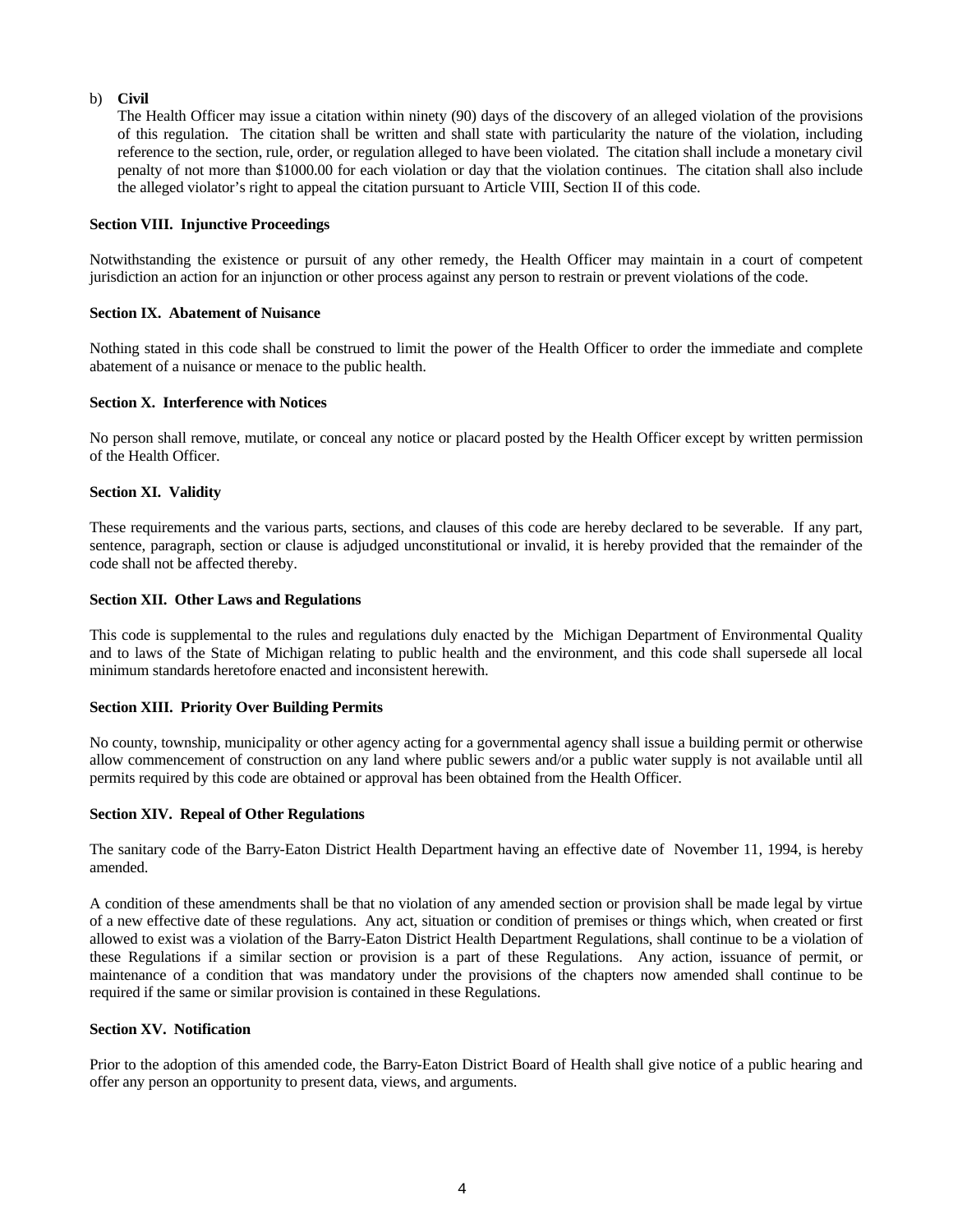The notice shall be given not less than ten (10) days before the public hearing and not less than twenty (20) days before the adoption of this code, and shall be in accordance with the specifications given in Section 2442 of Act 368, P.A. 1978, as amended.

After adoption by the Board of Health, this code shall be approved by Barry and Eaton County Boards of Commissioners to become effective.

## **Section XVI. Effective Date**

This code shall become effective forty-five (45) days after approval by the Board of Commissioners of Barry and Eaton Counties.

# **ARTICLE II. GENERAL DEFINITIONS**

## **Section I. Definitions**

When not inconsistent with the context, words used in the present tense include the future, words in singular number include the plural number, and words in the plural number include the singular number...the word "shall" is always mandatory, and not merely directory. For the purpose of this regulation "he" shall also mean "she" or "it" and "she" shall also mean "he" or "it". Words and terms not defined herein shall be interpreted in the manner of their common usage.

The words and terms used in this code shall have the following meaning unless otherwise stated:

#### a) **Board of Appeals**

In order to provide for reasonable and equitable interpretations of the provisions of this code, there is hereby created an "Appeals Board". The Barry-Eaton District Board of Health shall constitute the Appeals Board and shall hear any appeal presented in accordance with rules of procedure established by said Board. The Board shall furnish the appellant with a written report of its findings and decision.

## b) **Board of Health**

The term "Board of Health" shall mean the District Board of Health of the Barry-Eaton District Health Department.

## c) **Dwelling**

A "dwelling" shall mean any house, building, structure, tent, trailer, watercraft, shelter, mobile home, vehicle or portion thereof (except railroad cars on tracks on a railroad right-of-way) which is occupied or adopted in whole or in part as a home, residence, or living and sleeping place for one or more human beings either permanently or transiently.

## d) **Habitable Building**

The term "habitable building" shall mean any structure or part thereof, or other place where human beings reside, are employed, or congregate, or any structure adopted for such purposes.

## e) **Health Department**

The term "Health Department" shall mean the Barry-Eaton District Health Department comprised of Barry and Eaton Counties.

## f) **Health Officer**

The term "Health Officer" shall mean the director or acting director of the Barry-Eaton District Health Department or his authorized representative.

## g) **Non-Residential**

Non-residential shall include any structures other than a single or two-family residence.

#### h) **Nuisance**

"Nuisance" shall mean a condition or activity on private or public property which threatens, or could reasonably be expected to threaten, the health or safety of the public. A threat to the health and safety of the public shall include any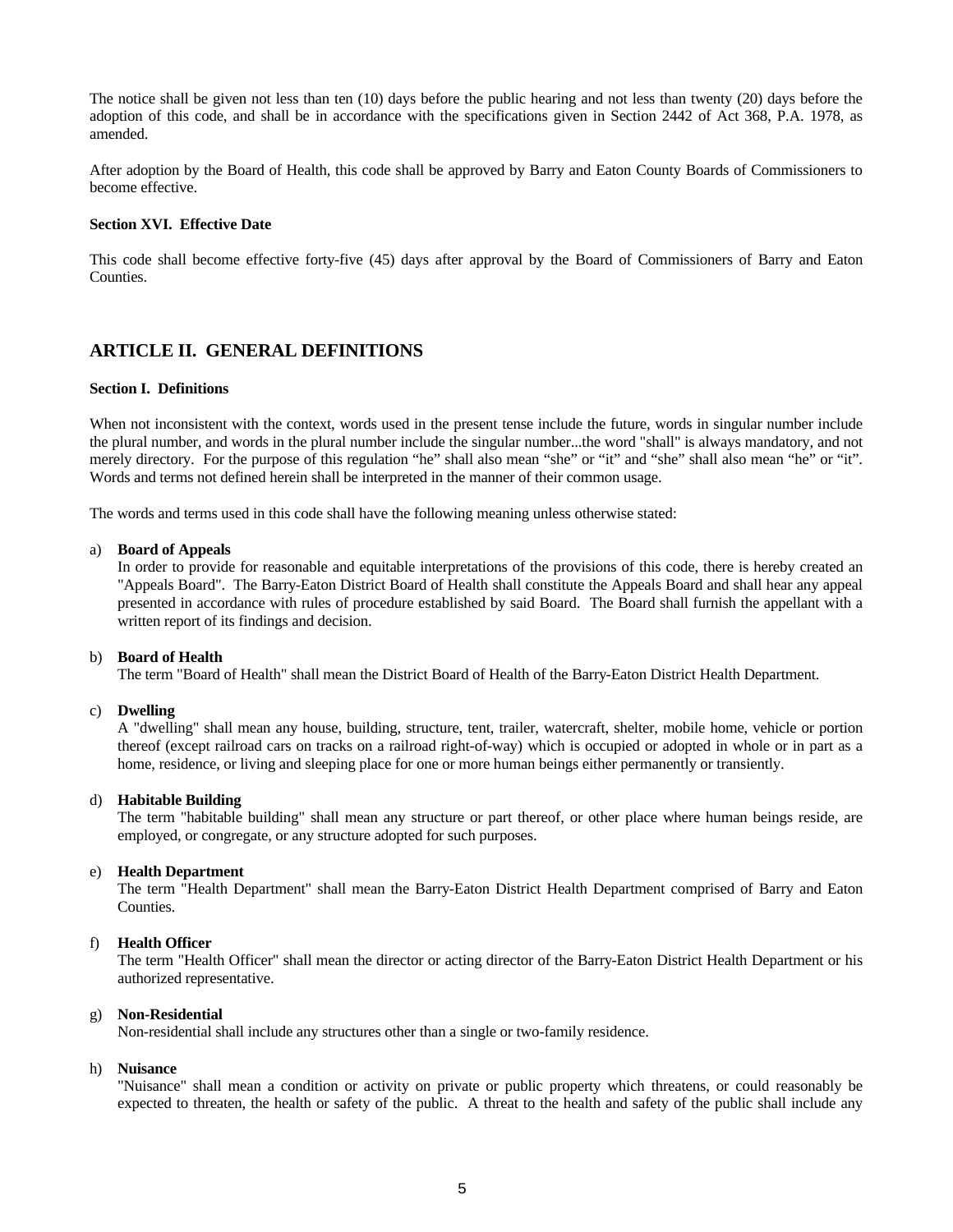condition or activity which is reasonably likely to cause death, disease, illness, physical harm, or is likely to create an unsanitary or unhealthy condition, which may cause disease, illness or death.

## i) **Owners**

The term "owners" and "persons owning premise" shall mean both the owner of title and record and those occupying or in possession of any property or premise.

## j) **Occupant**

The term "occupant" shall mean those persons who occupy, live, habitually use, or otherwise are in possession of any property or premise.

#### k) **Person**

The term "person" shall mean any individual, firm, partnership, party, corporation, company, society, association or other legal entity.

#### l) **Premises**

The term "premises" shall mean a tract or parcel of land on which a habitable building or dwelling is located and shall include such building or dwelling.

# **ARTICLE III. TECHNICAL AND SPECIFIC DEFINITIONS**

## **Section I. Definitions**

#### a) **Aggregate**

"Aggregate" shall mean washed 6A or 10A stone or other similar material approved for use in a soil absorption system.

#### b) **Alternative On-Site Sewage Disposal System**

"Alternative on-site sewage disposal system" shall mean a method of on-site sewage treatment other than the conventional treatment tank with absorption trenches or bed. Alternative systems include, but are not limited to, sand filter systems and lagoons.

## c) **Approved**

"Approved" shall mean acceptable for intended use as judged by the Health Officer in view of this code, its rules, and regulations, or by other authority designated by law to give approval of the matter in question.

## d) **Automatic Siphon**

An "automatic siphon" is a mechanical device which will automatically cause a liquid entering a receptacle to be retained until a predetermined high water level has been attained after which it is automatically released from the receptacle until a second predetermined level has been reached at which time the flow from such receptacle ceases until the high water level has again been attained.

### e) **Available Public Sewer System**

"Available public sewer system" shall mean a public sewer system located in a right-of-way easement, highway, street, or public way that passes not more than 200' at the nearest point from a structure in which sanitary sewage originates.

#### f) **Diversion Valve**

A "diversion valve" is a mechanism provided to enable a switching of the effluent flow from one soil absorption system to another separate absorption system so as to permit alternate periods of loading and resting.

## g) **Dosing Chamber**

A "dosing chamber" is a water-tight tank or receptacle used for the purpose of retaining the overflow or effluent from a septic tank, pending its automatic discharge to a selected point.

## h) **Flush Toilet**

A "flush toilet" shall mean a type of closet or plumbing receptacle containing a portion of water which receives human excreta and so designed as by means of a flush of water to discharge the contents to an outlet connection.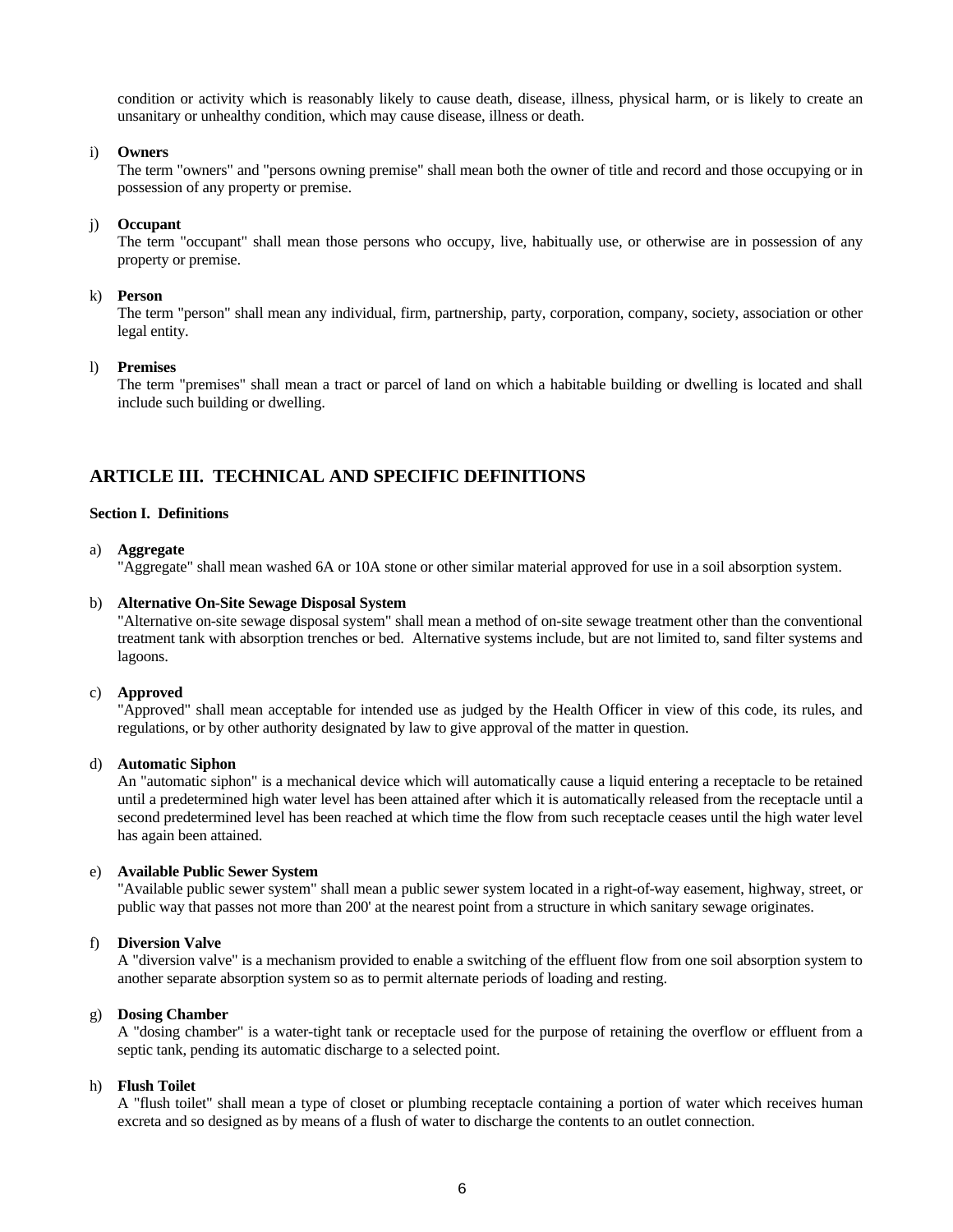## i) **Seasonal High Groundwater Elevation**

The "seasonal high groundwater elevation" shall mean the maximum level of the saturated soil zone during the normally wet periods of the year as determined by soil evaluation.

## j) **Holding Tank**

"Holding tank" shall mean a watertight receptacle, equipped with an alarm device that receives and holds wastewater prior to pumping.

## k) **Individual On-site Sewage Disposal System**

"Individual on-site sewage disposal system" shall mean the method and devices, including all requisite treatment tanks, piping, pumps, vents, and soil absorption areas, or privies used to treat and/or dispose of all sewage emanating from a home, business, or industrial establishment that is located entirely on the property occupied by said disposal systems including conventional and alternative systems.

## l) **Percolation Test**

A method of estimating the capacity of an existing soil formation to receive, disperse and absorb (percolate) the anticipated quantities of effluent (outflow) from a septic tank or other treatment device.

#### m) **Privy**

"Privy" shall mean a building or other structure not connected to a sewer system or a properly established and operated on-site sewage treatment system that is used for the reception, disposition, or storage, either temporarily or permanently, of feces and other excreta from the human body.

#### n) **Septic Tank**

A "septic tank" is a watertight, covered receptacle designed and constructed to receive the discharge of sewage, separate solids from the liquid, digest organic matter and store digested solids through a period of detention and allow the clarified liquids to discharge for final disposal.

#### o) **Sewage Failure**

A sewage failure shall include, but not be limited to, any condition where effluent from any sewage disposal system is exposed to the surface of the ground or is permitted to drain on or to the surface of the ground, into any ditch, storm sewer, lake or stream, or when the odor, appearance, or presence of this material may have an obnoxious or detrimental effect on or to the senses and/or health of persons.

#### p) **Sewage and Wastewater**

For the purpose of this regulation "sewage" shall include, but not be limited to, all domestic liquid waste from laundry, bathing, cooking, cleaning, sink waste, therapeutic bathing, human excreta, dishwasher and garbage disposals. Sewage shall not include water softening and treatment devices, and roof, footing or storm drainage.

## q) **Sewer**

A "sewer" is a watertight conduit for carrying sewage.

#### r) **Soil Absorption System**

"Soil absorption system" also known as conventional sewage disposal systems, shall mean the part of an on-site sewage treatment system in which septic tank effluent is distributed by arrangement of trenches, beds, or seepage pits that allow the effluent to be absorbed and treated by the surrounding soil.

## s) **Soil Evaluation**

A "soil evaluation" shall mean a textural and soil mottling analysis to determine the estimated percolation rate, depth to the seasonal high groundwater elevation and other physical characteristics affecting the sites' ability to absorb and treat wastewater effluent.

#### t) **Soil Mottling**

"Soil Mottling" also known as redoximorphic features, means spots or blotches of contrasting colors, such as, but not limited to, gray or brown colors in close proximity, that are formed in the soil matrix by the processes of reduction, translocation, and oxidation of Iron and Manganese compounds in soils that have been periodically saturated.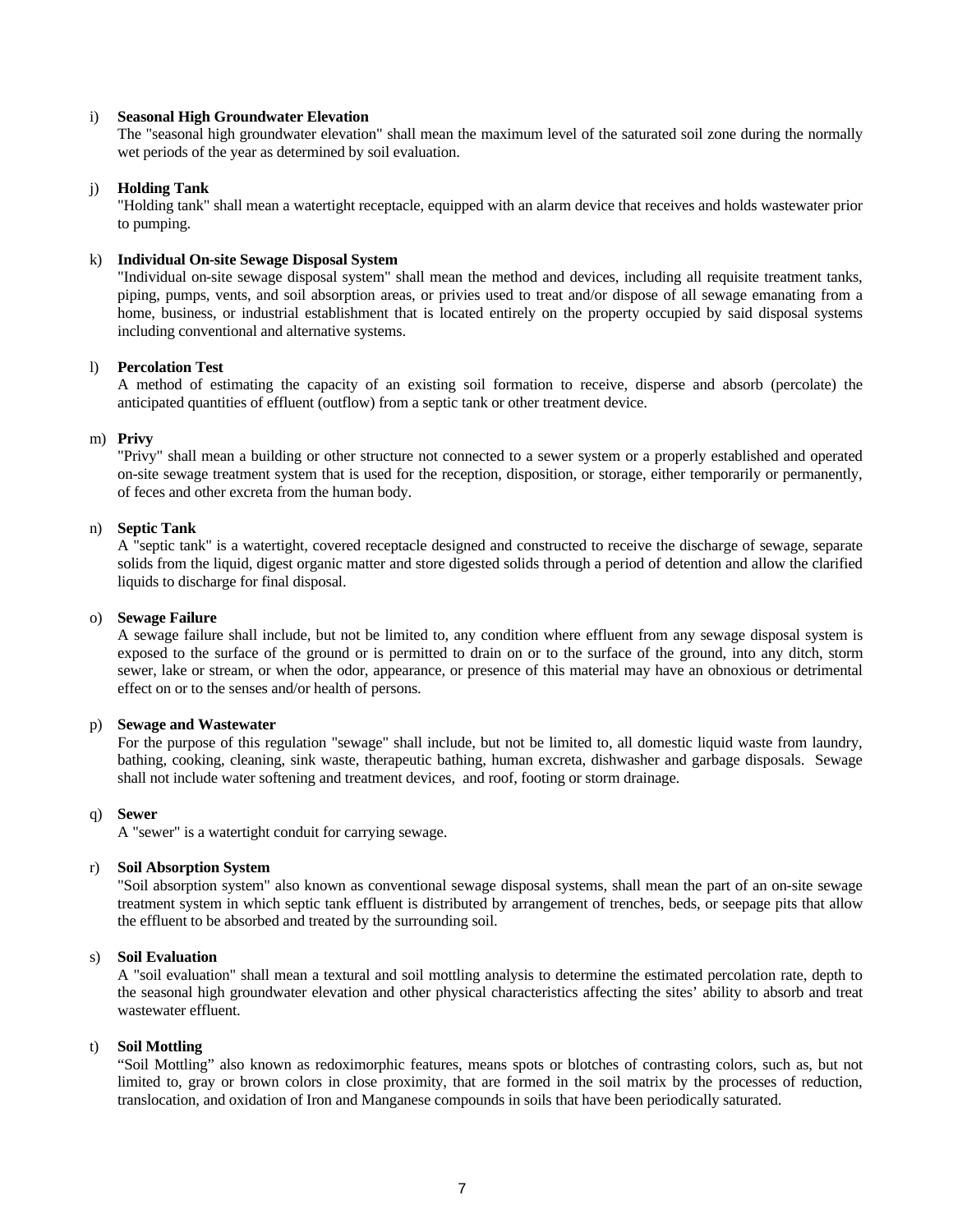## u) **Waste Management Plan**

A "waste management plan" shall mean written instructions and directions for the homeowner to follow permitting operation and maintenance of the waste disposal system as designed.

v) **Well**

"Well" means an opening in the surface of the earth for the purpose of removing fresh water or a test well, agriculture well, irrigation well, recharge well, open loop heat pump supply, or waste disposal well or a well used temporarily for dewatering purposes.

# **ARTICLE IV. INDIVIDUAL ON-SITE SEWAGE DISPOSAL SYSTEMS**

## **Section I. Connections Required**

All facilities such as flush toilets, urinals, lavatories, sinks, bathtubs, showers or any other facility from which sewage emanates shall be connected to an individual sewage disposal system, except that any such facilities hereafter installed on a premise where public sewer is available within 200 feet from the structure shall be connected to said public sewer in accordance with Act 288 of Public Acts of 1978.

Footing drains, downspouts, roof drains, water conditioners discharge and any other wastewater not defined as sewage shall not be connected to or discharged into the sewage disposal system.

## **Section II. Permits Required**

No person, firm, company, or corporation shall construct, alter, extend, or replace or cause construction, alteration, extensions, or replacements of any individual sewage disposal system unless he has first obtained a permit issued by the Health Officer.

## **Section III. Application for Permit**

Application for a permit to construct, alter, extend or replace any sewage disposal system shall be made by the owner or his representative to the Health Officer on forms approved by the Board of Health. At his discretion, the Health Officer may require submission of additional data including but not limited to engineered drawings, maps, soil analysis, test borings, percolation tests, groundwater and flood elevations and detailed plans of the proposed sewage disposal system. The actual or proposed use of the property shall be indicated in all instances. The Health Officer may at his discretion require that the design plans and specification for a sewage disposal system be prepared by a registered professional engineer, registered sanitarian, or other qualified Wastewater consultant. Payment of the established service fee shall be submitted with the completed application form.

## **Section IV. Termination of Permits**

Any permit issued pursuant to the requirement of the preceding sections shall remain valid only for a term of twelve (12) months from the date of issuance, unless sooner declared void as provided in the following section; and no construction, alteration, repairs, or extension shall continue without renewal of such permit.

## **Section V. Void Permits**

The permit for a sewage disposal system may be declared void by the Health Officer if the area designated for the soil absorption system is disturbed by major filling, compaction, excavation, paving or flooding, by the installation of public sewer, by location of a water supply well or other alterations that encroach on any required isolation distance. The permit may also be declared void if there is any increase in the scope of the project prior to or during construction of said system. It shall be a violation of this regulation to misrepresent, omit or withhold pertinent information upon which the minimum requirements contained in this regulation are based.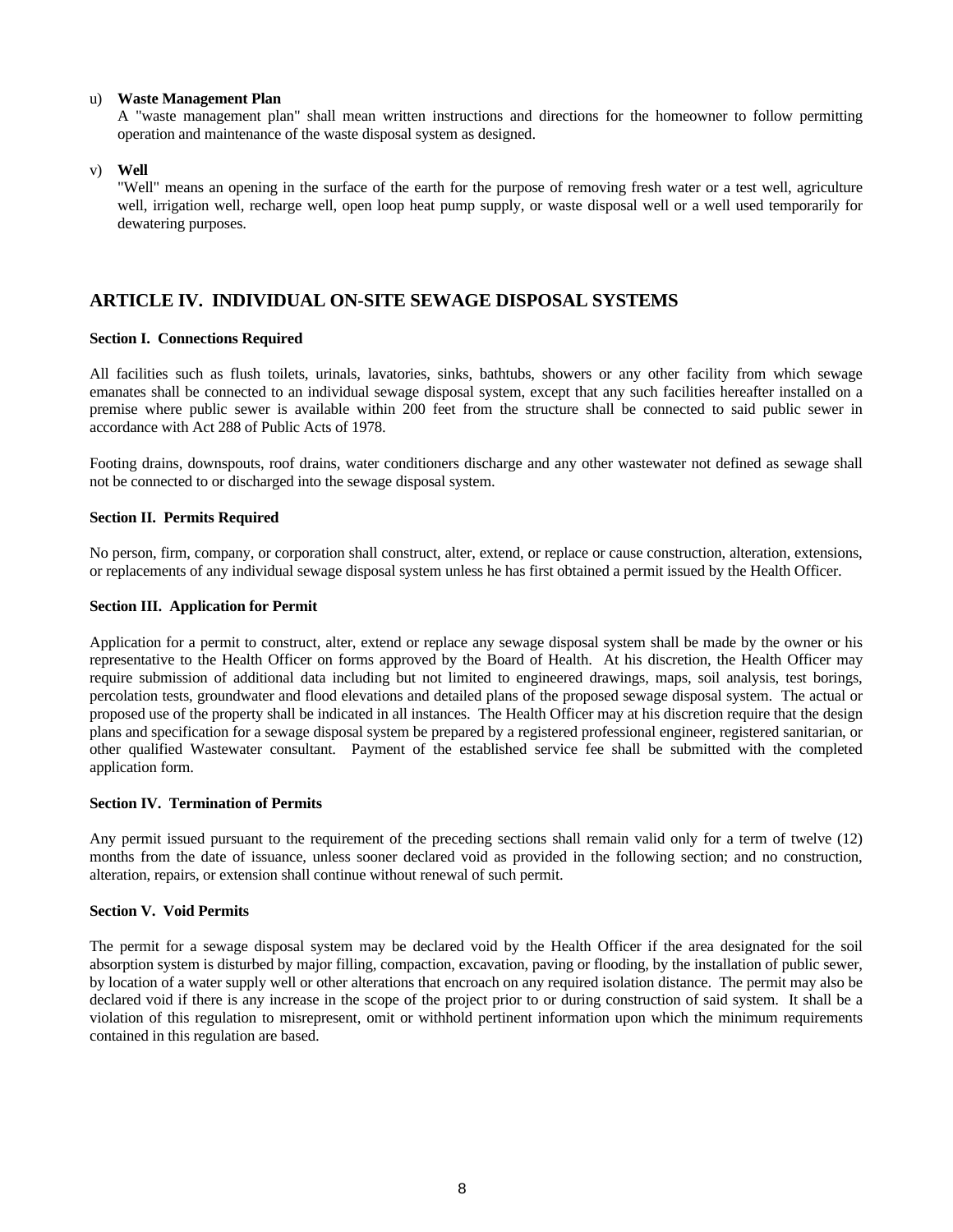## **Section VI. Contractor License**

Any person or contractor, other than the property owner, shall, prior to commencing any work of installing any portion of an Alternative Wastewater Treatment/Disposal System or a Low Pressure Dose Mound as provided in Article IV, Section VIII (b), seek and obtain an installer's license as issued by the Barry-Eaton District Health Department.

- a) Applicants for such installer's license shall take and successfully pass an examination prepared by the Health Officer.
- b) The installer's license shall be valid for a period of two years expiring on December 31 of the second year after successful examination.
- c) Any person or contractor licensed under Article IV, Section VI, seeking renewal of said license shall demonstrate knowledge of applicable construction techniques and requirements by successfully passing a written examination prior to license renewal. If the person or contractor has installed a minimum of three (3) Alternative Wastewater Disposal Systems or Low Pressure Dose Mounds in the year prior to a renewal request and has exhibited good workmanship and met client expectations, the written examination may be waived at the discretion of the Health Officer.
- d) No person other than a person licensed to install Alternative Wastewater Treatment Disposal Systems or Low Pressure Dose Mounds shall commence work on any such system within Barry or Eaton Counties unless said person is the owner of the property on which the system is being installed and that the installation is for a single-family dwelling; and said person is able to demonstrate to the satisfaction of the Health Officer that his/her intent is to use said dwelling as their principal place of residence for a period of at least one (1) year.
- e) Revocation of License Any license issued pursuant to Section VI of these provisions may be forthwith revoked by the Barry-Eaton District Health Department if in the judgment of the Health Officer one or more of the following conditions are present:
	- 1) The person or contractor installs any sewage disposal system or any portion thereof without first obtaining a permit from the Barry-Eaton District Health Department authorizing the installation; or
	- 2) Demonstrated failure to comply with construction requirements set forth in any permit issued for the installation of an Alternative Wastewater Disposal System or Low Pressure Dose Mound.
- f) Fees A fee as stated in the Barry-Eaton District Health Department fee schedule shall accompany each application for a license.

## **Section VII. Denial of Permit**

The Health Officer shall have the right to deny the issuance of a permit under one or more of the following conditions:

- a) Where available public sewers exist within 200' as defined by this code.
- b) Where the septic tank would be inaccessible for cleaning or inspection purposes.
- c) Where the property served is too small for proper isolation from existing lot lines, water wells, abandoned water wells, the premise water well, surface waters, county drains, field tile, or has insufficient drainage and replacement area.
- d) Where the seasonal high groundwater elevation is less than two feet below the natural ground surface, except as may be considered in application of Article IV, Section VIII (b) low pressure dose mounds or alternative systems.
- e) Where the stabilized percolation rate is in excess of 60 minutes per inch except as provided for in Section VIII (b).
- f) Where the soil conditions and/or physical conditions are deemed to be unsuitable for the disposal and treatment of sewage such as, but not limited to, compaction and unsuitable fill.
- g) Where conditions exist or may be created which may endanger the public health or the environment.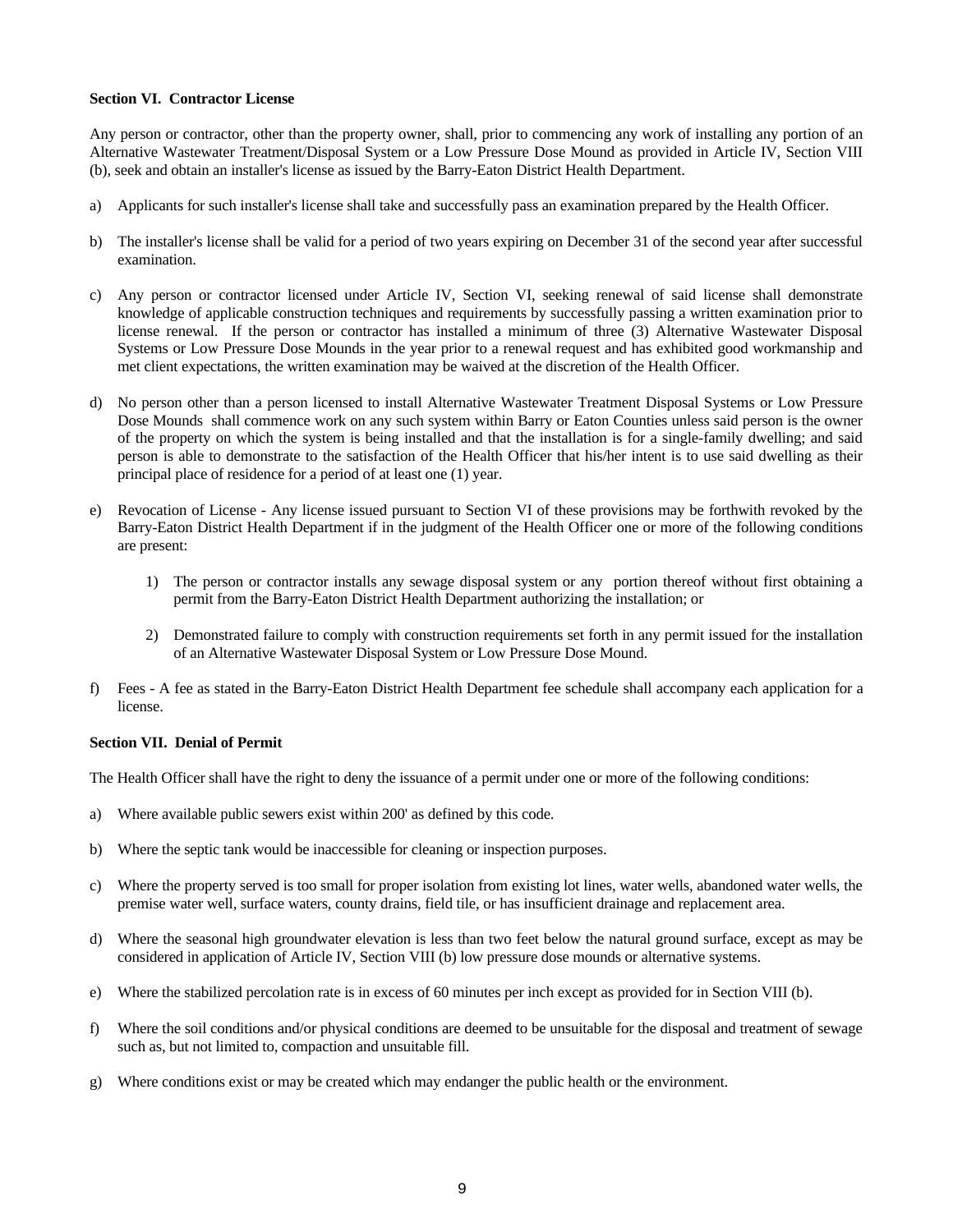- h) Where the proposed site is subject to flooding as defined in Goemaere-Anderson Wetland Protection Act 203, P.A. of 1979, and/or within the 100 year floodplain.
- i) Where fractured bedrock is encountered within six (6) feet of the ground surface.

## **Section VIII. Building Site Acceptance Specification**

The following specifications shall be used in determining the suitability of the site to provide satisfactory drainage for on-site sewage disposal system.

## a) **Soil Analysis**

The soil classification and interpretations as provided by the United States Department of Agriculture, Soil Conservation Service, and the use limitations pertaining to that soil classification may be considered by the Health Officer and used as part of the soil and drainage evaluation.

## b) **Disposal Methods, which may be considered under various soil conditions as identified by the Health Officer and in conjunction with a soil evaluation:**

| Soil Texture              | Permeability |                                                    |            |
|---------------------------|--------------|----------------------------------------------------|------------|
|                           | Min./In.     | <b>Acceptable System Design</b>                    |            |
| Coarse Sand               | Less than 10 | Trench                                             | <b>Bed</b> |
| Medium Sand               |              |                                                    |            |
| Fine Sand & Loamy Sand    | $10 - 20$    | Trench                                             | <b>Bed</b> |
| Sandy Loam                | $20 - 30$    | Trench                                             | <b>Bed</b> |
| Loam                      |              | Trench -                                           |            |
| Sandy Clay Loam           |              | Primary                                            | Bed may be |
| Light Clay Loam           | $30 - 60$    | Choice of                                          | considered |
| Silty Loam                |              | Design                                             |            |
| Clay Loam                 |              | Low Pressure Mound or<br><b>Alternative System</b> |            |
| Silt Loam                 | $60 - 200$   |                                                    |            |
| Clays, Silts, Muck, Peat, | >200         | Unsuitable                                         |            |
| Marl                      |              |                                                    |            |

## c) **Backhoe Cuts**

Test borings or excavations shall be made within the area proposed for the sewage disposal system to determine the groundwater level and soil formations. The Health Officer may request that excavations or borings to a minimum depth of six (6) feet may be made available for inspection and evaluation of soil types and conditions.

## d) **High Groundwater**

High groundwater or evidence thereof shall be at least four (4) feet below the bottom of the trench or bed.

## e) **Hardpan Clay, Impervi**ous **Material**

Impervious hardpan or clay, stone or shale, if present, shall be at least four (4) feet below the bottom of the trench or bed and shall be at least six (6) feet below the parent ground surface.

## f) **Filled Ground**

Filled ground or "made land" shall be acceptable only under specific written approval of the Health Officer. Filling shall not be allowed over unstable soil, peat, muck, marl, organic material, soils having estimated percolation rates in excess of thirty (30) minutes per inch, or within 100 feet of any lake, stream, pond, or other surface body of water.

## g) **Percolation Tests**

In addition to evaluation of the data required above, the Health Officer may require stabilized percolation rate tests when deemed necessary to determine the absorption capacity of the soil.

## h) **Replacement Area**

Sufficient area of suitable soil shall be set aside or put on reserve for a future replacement system. Such replacement system area shall be at least equal to the area required for the initial system.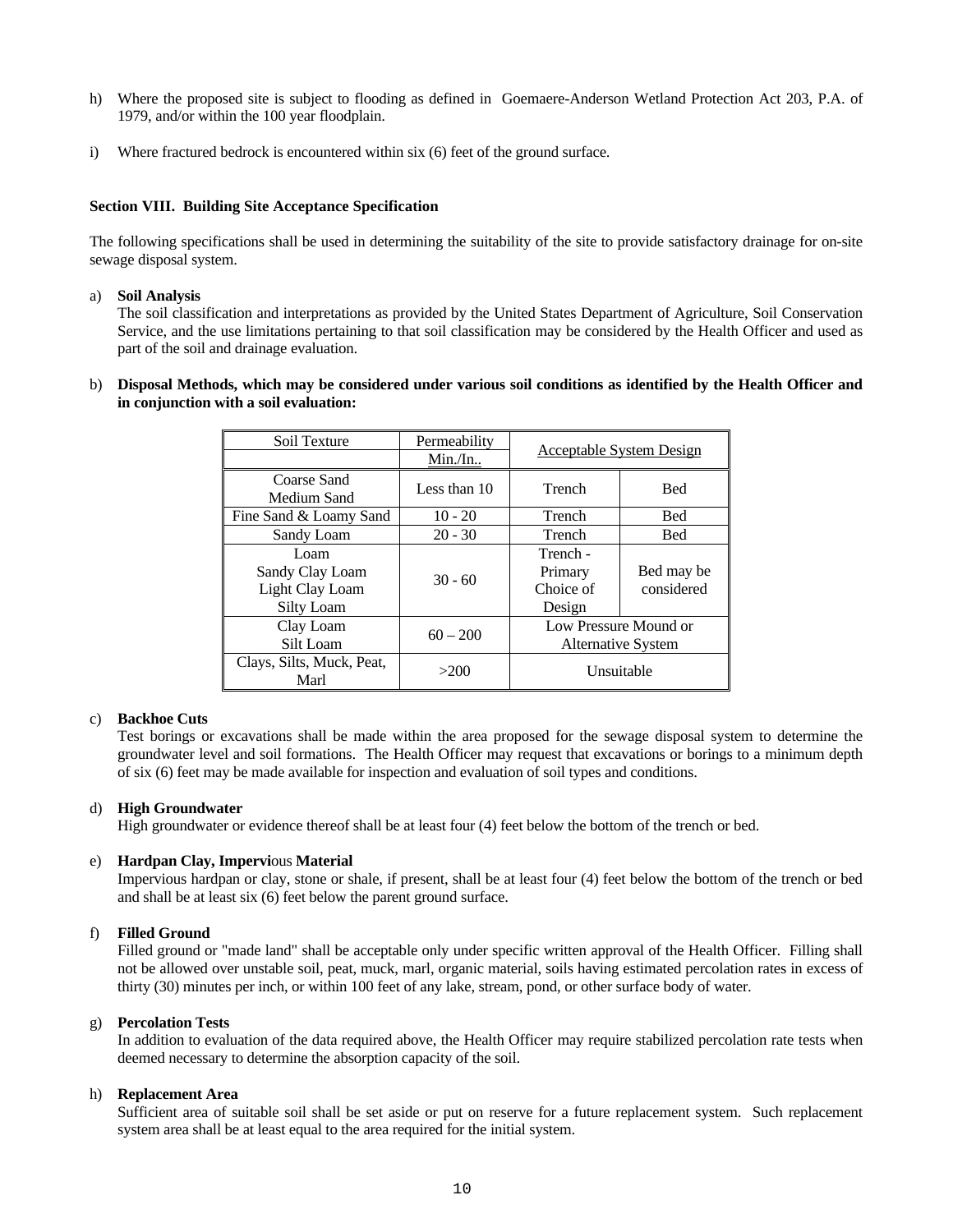## i) **Seasonal Groundwater Monitoring Wells**

In addition to the evaluation of the data above, seasonal groundwater monitoring wells may be used to determine seasonal groundwater evaluations.

## j) **Deepcuts**

Deepcuts to underlying dry granular soil can be used to improve the performance of a septic system. These deepcuts can be made to a maximum depth of ten (10) feet below original grade. Installation of deepcuts to a depth greater than ten (10) feet will be considered if proper protection of groundwater can be maintained.

## k) **Installation**

The Health Officer may restrict the installation of sewage disposal systems to certain times of the year depending on, but not limited to, frozen or saturated soil conditions.

## **Section IX. Inspection and Certification**

After construction of the sewage disposal system has been completed to the extent of the placement of all septic tank(s), sewers, and distribution tile lines, and before any portion of the distribution tile system has been covered or placed in operation, request for an inspection shall be made to the Health Officer. The inspection will be made within two (2) working days after notification of the Health Officer that the system is ready for inspection. After approval of the system for backfill, it shall not be allowed to remain open for longer than 48 hours unless otherwise approved by the Health Officer. It shall be the responsibility of the septic system contractor and/or the permit applicant to contact the health department to complete this final septic system inspection. Failure to construct according to the specifications as set forth on the permit shall be deemed a violation of these regulations for which the installer of the system may be held responsible.

## **Section X. Premise Occupancy**

It shall be unlawful for any person to occupy, or offer for occupancy, or permit to be occupied, any premises which is not equipped with an adequate sewage disposal system for the disposal, in a sanitary manner, of all forms of sewage. Such premises shall be constructed in accordance with the provisions of this code. Under no conditions may the sewage from an existing or hereafter constructed premises be discharged or deposited upon the surface of the ground, or into any lake, river, stream, county drain, ditch or storm sewer. Any premises constructed or maintained which is not in accordance with this code may be declared unfit for habitation and may be so posted by the Health Officer and ordered vacated.

## **Section XI. Condemnation of Existing Installations**

The Health Officer may condemn any existing residential or non-residential system where the effluent therefrom is exposed to the ground surface or is permitted to drain onto the surface of the ground or into any lake, river, county drain, storm sewer, or stream, or where the seepage of effluent therefrom may endanger a public or private water supply or where an improperly constructed or maintained system creates a nuisance.

## **Section XII. Connection to Publicly Operated Systems and Septic Tank Abandonment**

The sewage facilities installed in premises where a connection to a public sewer is available shall be connected to said public sewer. Upon discontinuation of use of a septic tank, drywell, privy or other system, the sewage sludge contents thereof shall be completely removed and disposed of by a septic tank cleaner who is duly licensed under provisions of the Septage Waste Servicers Act, Part 117, of the Natural Resources and Environmental Protection Act, 1994 P.A. 451, as amended. The tank, drywell, privy, etc., shall then be completely backfilled with sand or pea gravel and made safe from the hazard of collapse or entrapment.

## **Section XIII. Deviations**

Deviations from the provisions of this code may be made in cases where physical size or shape of the premises or when undue hardship makes its application a physical impossibility. In such event, if the Health Officer finds that special conditions are present, the owner may construct or cause to be constructed an individual sewage disposal system under the direction of the Health Officer and subject to such reasonable conditions as he may require considering the limitations of the property, the protection of public health, and the prevention of any nuisance. An alternate method of sewage disposal may be approved by the Health Officer if it provides equal or better treatment than the minimum requirements provided for herein. Exceptions to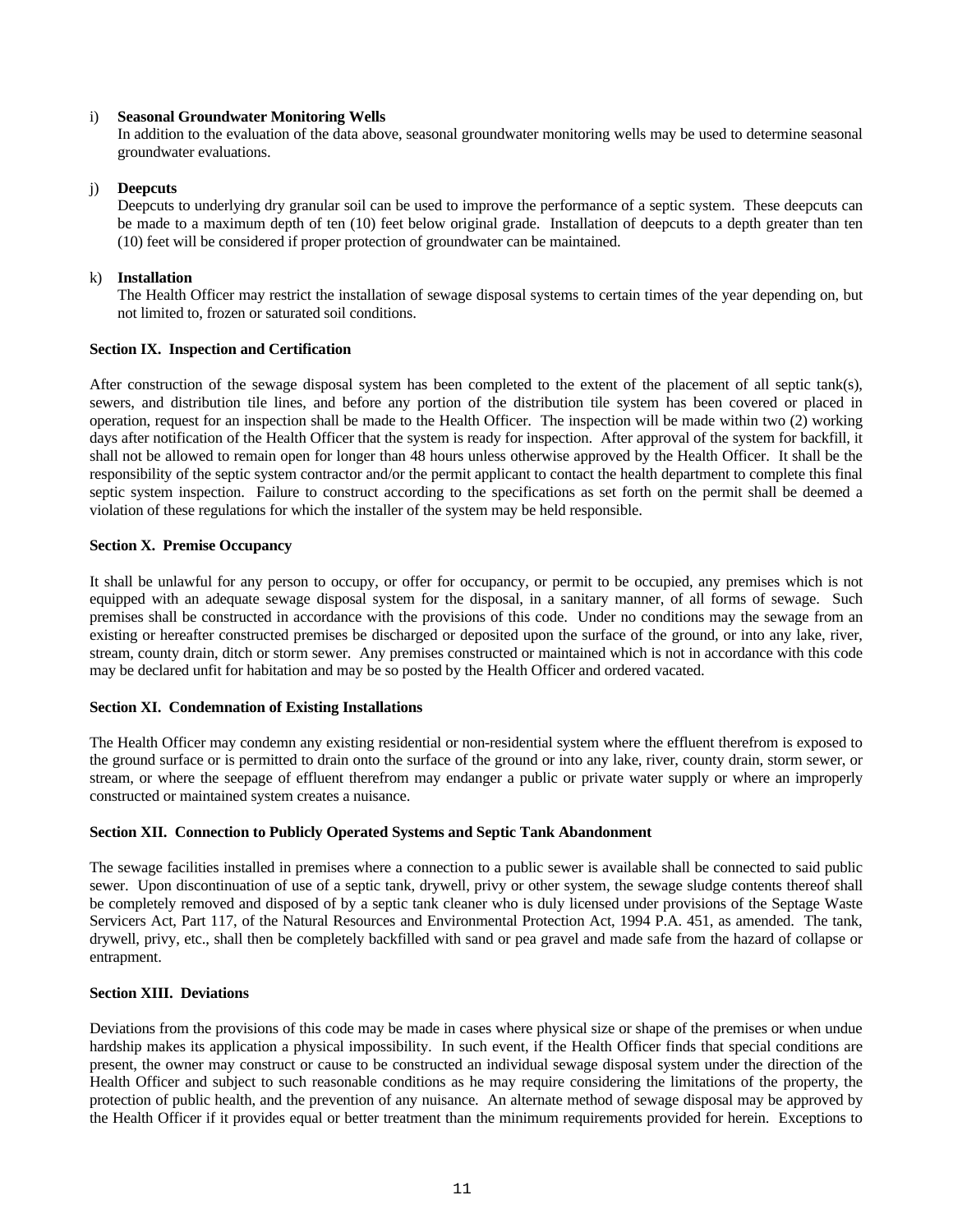the specific requirements may be made by the Health Officer, on application, when in his judgment special factors warrant such a deviation. Approval of deviations shall be in writing and shall become part of the permanent record for this premise.

Appeals of the determination by the Health Officer of physical impossibility or reasonable conditions of an individual sewage disposal system shall be made in the same manner as appeals provided for in Article VIII, Section II.

## **Section XIV. Imminent Danger to Health**

Whenever the Health Officer finds that an imminent health hazard exists which requires immediate action to protect the public health, he shall, without notice or hearing, issue an order citing the existence of such imminent hazard. Notwithstanding the other provisions of this regulation, such orders shall be effective immediately. Any person to whom such order is directed shall comply therewith immediately.

## **Section XV. Separate Systems for Each Family or Establishment**

Unless specifically approved by the Health Officer, each on-site disposal system and water supply shall serve only one habitable dwelling.

## **Section XVI. Public and Private Drains of Unknown Course and Origin**

Whenever the Health Officer shall determine that improperly treated sewage is flowing from the outlet of any public or private drain of unknown course and origin, he may issue public notices requiring persons owning premises from which such sewage originates to connect such sewage flow to a publicly operated sewage system, if available, or in the absence thereof to comply with the provision of Article IV, Section I, of these regulations. Public notice shall consist of the posting of at least five (5) conspicuous notices in the probable area served by the drain. After not less than thirty (30) days following posting of notices, the Health Officer may plug or cause to be plugged the outlet of said drain until such time as the sources of the sewage have been located. Owners of properties known to be discharging improperly treated sewage in such drain posted by the Health Officer shall be given written notice of corrections required within the time allowed by the posted notices. Failure to comply shall be considered a violation of this code. The Health Officer or his representative shall not be liable for any damage which results or might result from action authorized by this section.

## **Section XVII. Reviews for Proposed Property Changes**

Whenever a new use of a property or other changes which may impact an existing wastewater disposal system(s) is proposed, the Health Officer shall, upon request, review the proposal. The review shall determine if the proposed changes will overload/disturb or place undue stress on the existing system in any way that may prevent adequate working or replacement.

The recommendations made from this review may be used by a city, village, township or other county agencies in making decisions regarding land use planning, zoning or the issuance of building permits.

# **ARTICLE V. REQUIREMENTS FOR THE CONSTRUCTION AND MAINTENANCE OF INDIVIDUAL SEWAGE DISPOSAL SYSTEMS**

## **Section I. Sewers**

## a) **Material**

All sewer lines shall meet the requirements of the current Michigan Plumbing Code. The sewer lines from the septic tank to disposal system shall be Schedule 40 PVC and of such length that it spans the soft dirt surrounding the excavation for the septic tank. Sewer lines beyond the SCH40PVC shall be SCH40PVC, SDR35 or equivalent rated material.

## b) **Size**

The size of sewer lines shall be based upon fixture units as set forth in the Michigan Plumbing Code.

## c) **Grade**

Sewer lines installed prior to connection of a septic tank shall be laid at a grade of not less than one-eighth (1/8) inch per foot or not more than one-half (1/2) inch per foot unless otherwise approved by the Health Officer.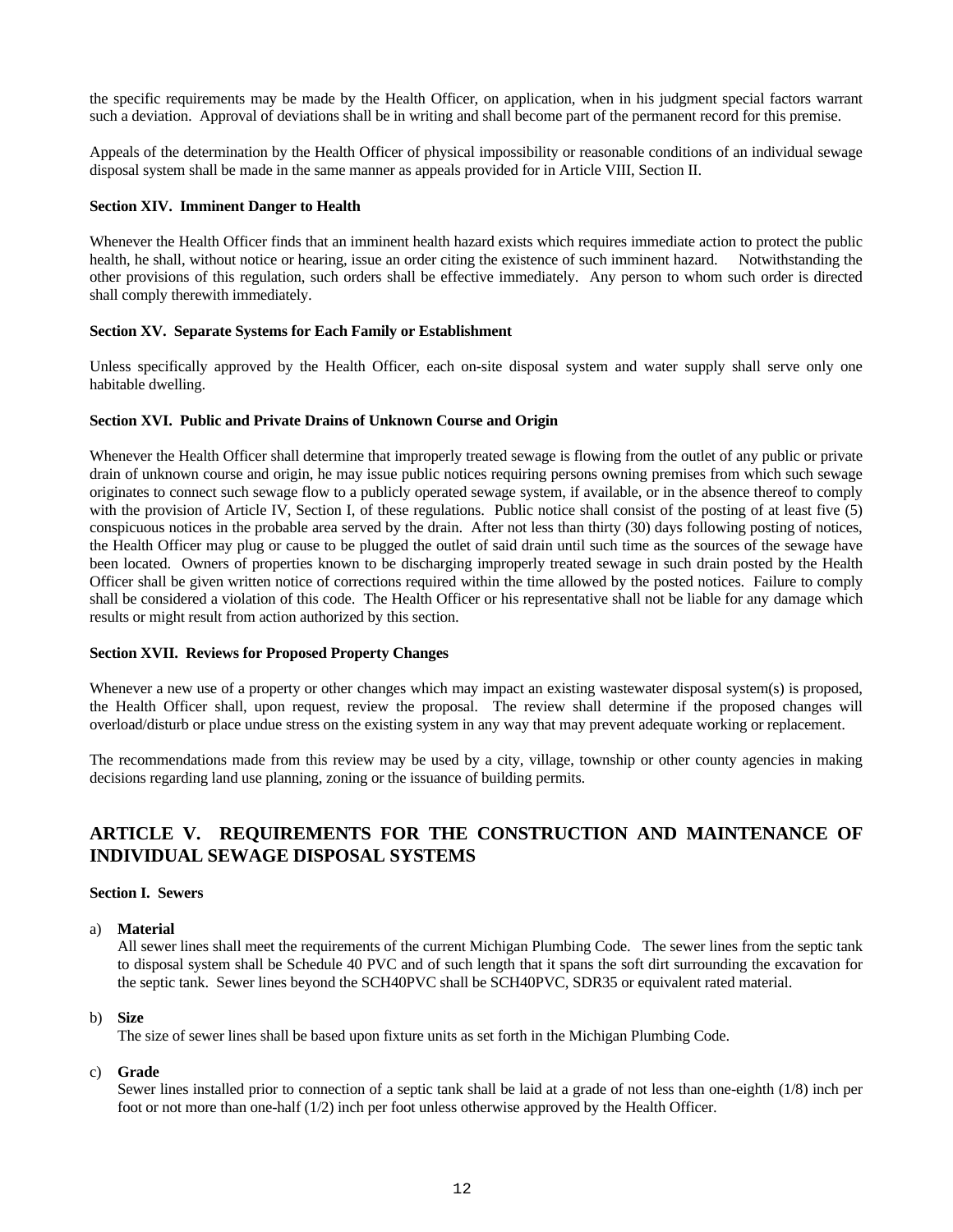## d) **Isolation**

All sewer lines located within fifty (50) feet of any well, spring or water line shall be constructed of schedule 40 plastic or other approved materials. Any buried gravity sewer line shall be located at least ten (10) feet from any well, spring, or water line. Any buried pressurized sewer line shall be located at least (50) feet from any well.

## e) **Bends**

When forty-five (45) or ninety- (90) degree horizontal and vertical bends are necessary to connect to the treatment tank, long radius elbows or equivalent shall be used.

## f) **Clean**-**outs**

Building sewers shall be equipped with accessible clean-outs every fifty (50) linear feet. The sewer between the tank and final disposal system shall be equipped with accessible cleanouts every 100 linear feet.

## **Section II. Septic Tanks**

## a) **Location**

No septic tank shall be located where it is inaccessible for cleaning or inspection purposes, nor shall any structure be placed over the existing tank making it inaccessible for cleaning and inspection purposes. Septic tanks shall be located on the same side of a building that the sewer line leaves the wall.

## b) **Manholes**

Every septic tank compartment shall be provided with one or more accessible openings eighteen (18 inches minimum) with covers. Each cover shall be provided with a handle. One of the openings is to be located over the outlet to permit inspection and cleaning.

## c) **Risers**

Where the top of the septic tank is located more than eighteen (18) inches below the finished grade, manholes shall be built up to within eighteen (18) inches of the finished grade for each compartment.

## d) **Inlets**

The bottom of the inlet line into the septic tank shall be at least three (3) inches above the operating water level of the tank. The inlet must be so designed to permit gas above the liquid level to pass through the inlet line and out the vent pipe servicing the sewer line leading to the tank. All pipe connections to a septic tank shall be watertight and the surrounding excavation shall be properly backfilled for surface water drainage. A baffle can be provided to divert the incoming sewage downward.

## e) **Outlets**

The outlet connections of the tank and each compartment thereof shall be submerged by means of a vented tee or baffle to allow effective retention of scum and sludge. The outlet tee or baffle shall extend at least four (4) inches above the liquid level and a distance equal to forty (40) percent of the liquid depth below the liquid level. Any baffle shall be located a minimum of four (4) inches from its respective inlet or outlet.

## f) **Construction Material**

Concrete prefabricated tanks shall be constructed of washed aggregate and properly vibrated to produce concrete tanks having a minimum compressible strength of 3,500 pounds per square inch. Tanks constructed of concrete blocks shall be laid on a four- (4) inch reinforced concrete bottom and all mortar joints shall be thoroughly filled. The interior of the tank shall have a smooth cemented surface and must be watertight. The top is to be a minimum four- (4) inch reinforced concrete with a manhole(s) as in b. above.

## g) **Existing Septic Tank**

When repairs are made to an existing sewage disposal system, existing septic tanks that do not meet the standards contained in these regulations may remain in service without modification. This provision shall apply only if the Health Officer determines that such existing septic tank(s) are watertight and capable of performing their intended function in an acceptable manner, and that no dangers or public health nuisances or degradation of the natural environment will result from their continued usage.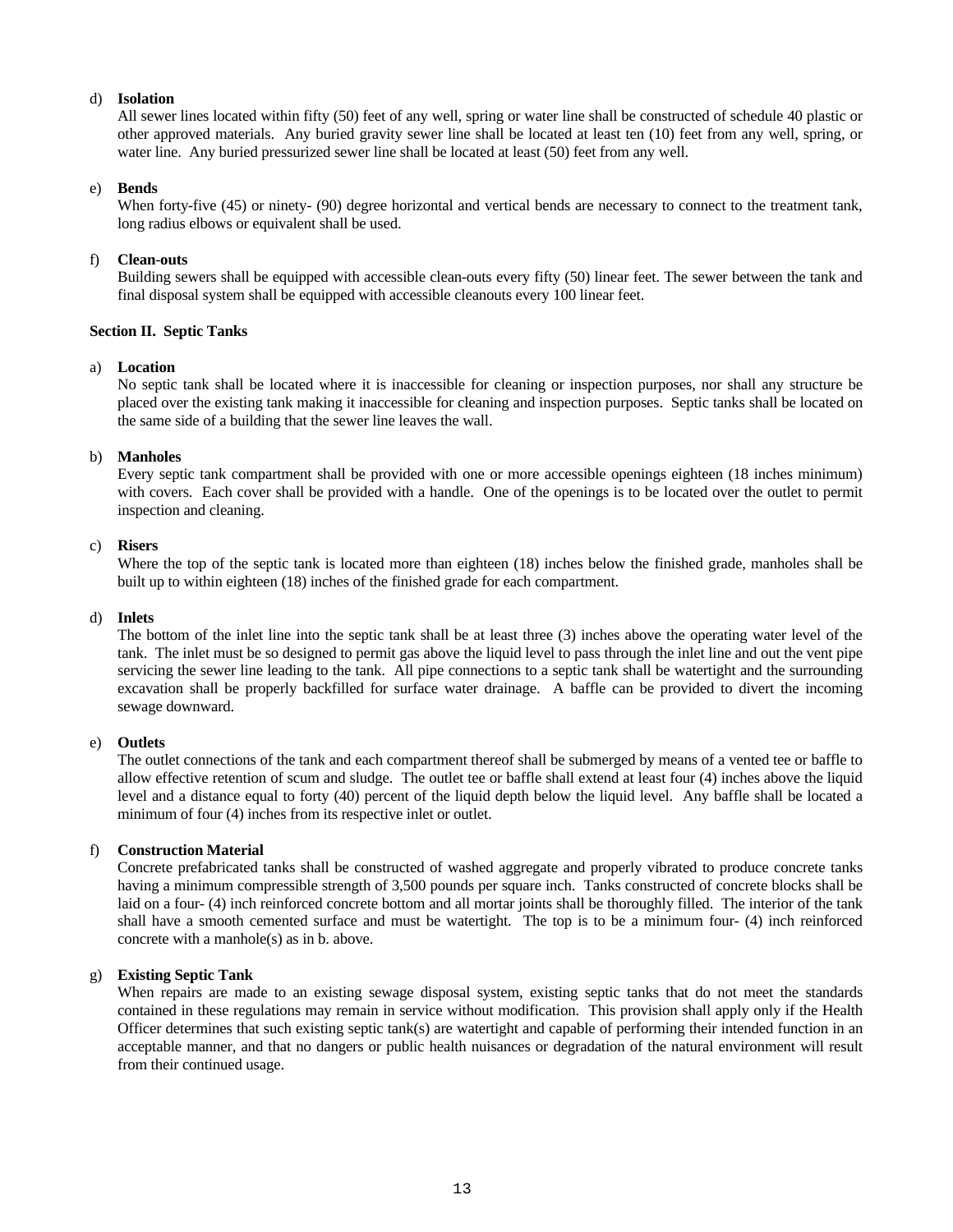## h) **Number and Capacities**

The total liquid capacity of any septic tank(s) which accepts blackwater shall be not less than one thousand (1000) gallons. Any gray water system shall be served by a minimum of a five hundred (500) gallon septic tank, which shall discharge into a disposal system approved by the Health Officer.

The following minimum capacity for septic tanks shall be required for single and two-family dwellings except where in the opinion of the Health Officer increased capacities may be required.

| No. of          | Minimum Liquid Capacity | With Garbage Grinder |
|-----------------|-------------------------|----------------------|
| <b>Bedrooms</b> | (in gallons)            |                      |
| $1-2$           | 1000                    | $1000 \& 500$        |
| 3               | 1000                    | 1000 & 1000          |
| 4               | 1500                    | 1000 & 1000          |
| 5 or more       | 2000                    | 1500 & 1000          |

1. For each additional bedroom add 250 gallons.

2. For garbage grinder increase drainfield area by 25%.

## i) **Septic Tank Maintenance**

Septic tanks shall be maintained in a sound and watertight condition. In addition, routine pumping of the septic tanks shall be conducted so as to prevent the accumulation of solids and scum to an extent which will allow the carry-over of such materials into the final disposal system.

## j) **Effluent Filters**

Effluent filters may be required on the outlet of the septic tank(s). Effluent filters shall be installed within a tank in a manner which allows for removal and maintenance or cleaning.

## **Section III. Dosing Chamber and Equipment**

- a) The Health Officer may require that dosing tanks and automatic siphons or pumps be used in installations where the liquid capacity of the tank or tanks is over two thousand (2,000) gallons or where the site conditions warrant the pumping of sewage.
- b) Dosing Chambers shall be not less than one thousand (1000) gallons unless in the opinion of the Health Officer decreased capacity may be approved.
- c) Dosing chambers must be watertight, accessible vaults with a minimum eighteen (18") inch opening and provided a riser(s) to the ground surface. Riser lids shall be childproof by virtue of weight or provided with a securing mechanism.
- d) Pump chambers shall be provided with a high water alarm or device to alert the owner of pump failure.
- e) All electrical components and connections shall be in accordance with state or local codes.
- f) The pump(s) must be a submersible pump provided with explosion proof switches, separately wired to allow an operation of the warning system should the pump trip a breaker.

## **Section IV. Subsurface Disposal Systems**

## a) **Location**

In no case shall the initial or reserve disposal field be located under any drive, parking area, paved surface or building, and shall be located wholly on the property served or a recorded sanitary easement. Disposal fields should be installed in a manner and location so that surface water drainage is diverted away from the installation.

## b) **Distribution Header**

A header or distribution box shall be set so as to evenly distribute all septic tank effluent throughout the sub-surface disposal laterals. A manifold header shall be used in all cases where the header is fifty (50) feet or more in length. The Health Officer may require that the distribution header be of solid pipe construction where conditions warrant.

## c) **Diversion Valves**

Diversion valves may be required by the Health Officer. When utilized, the installation, design, and material must be approved by the Health Officer.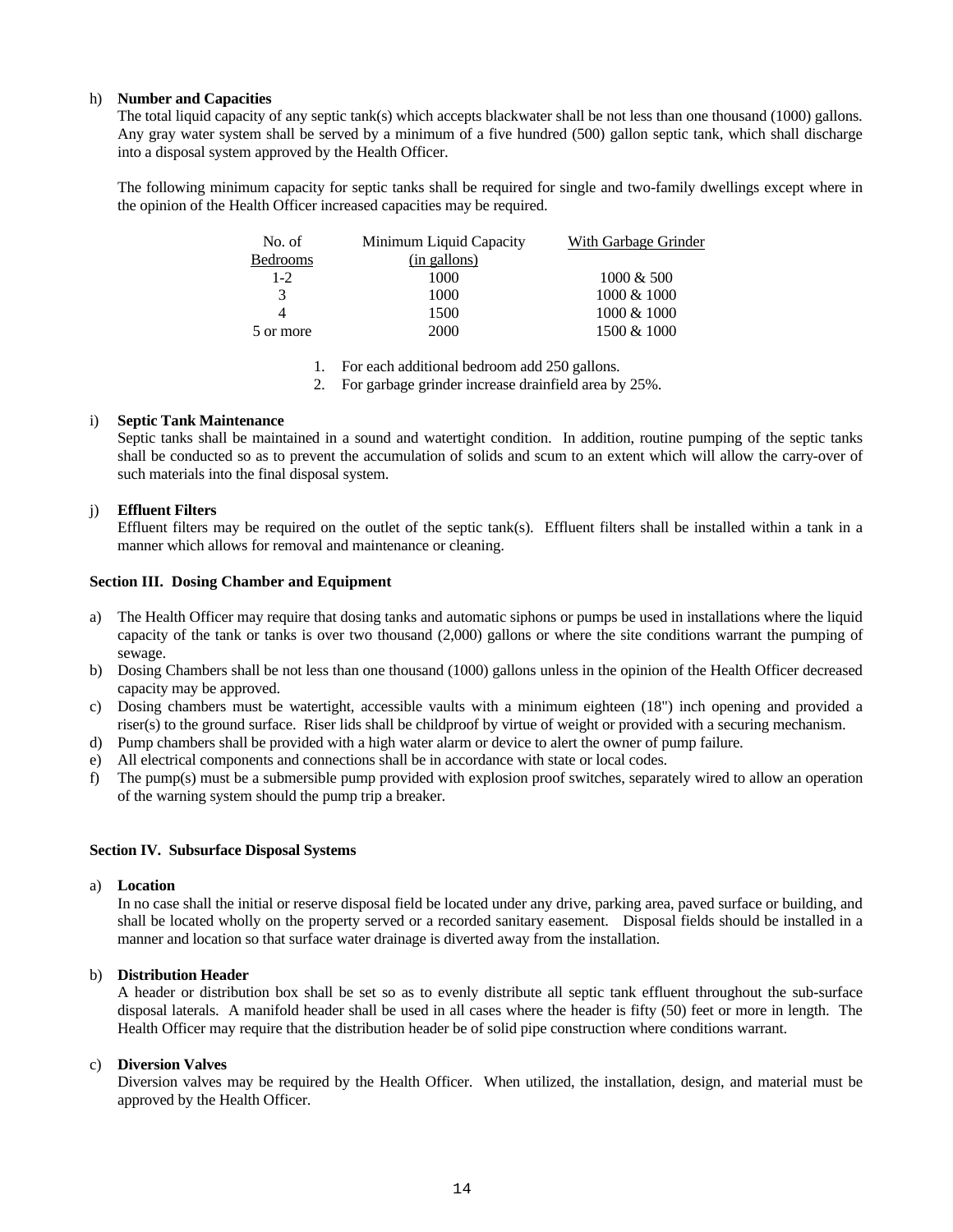#### d) **Distribution System**

The soil absorption system shall be constructed of drain tile or other materials certified as complying with the Michigan Department of Environmental Quality Standards.

## e) **Barrier Material**

Straw or other approved materials shall be placed between the stone and final cover of soil to prevent soil from filtering into the stone.

#### f) **Inspections**

Approval of a tile field may be withheld if tile are not laid at a uniform grade, tile are in poor condition, if soil has been allowed to filter into stone material or if the installation does not conform to the requirements of the construction permit.

## g) **Installation Moratorium**

When necessary the Health Officer may restrict the installation of any wastewater disposal system to certain weather and soil conditions to protect the integrity of the soil structure.

## h) **Site Preservation**

The Health Officer may require, as a portion of a permit, that the drainfield area(s) be fenced or otherwise provided with a physical barrier during new construction activities.

#### **Section V. Required Isolation Distances in Feet**

| From:                              | To: | Septic<br>Tank | Absorption<br>Field/Bed | Dry<br>Well | <b>Block</b><br>Trench | Sewer<br>Line |
|------------------------------------|-----|----------------|-------------------------|-------------|------------------------|---------------|
| Well                               |     | 50(1)          | 50(1)                   | 50          | 50(1)                  | 50(1)(2)      |
| Property Line                      |     | 10             | 10                      | 10          | 10                     | 5             |
| Right of Ways & Easements          |     | 5              |                         | 5           | 5                      | 5             |
| <b>Basement Wall</b>               |     | 10             | 20                      | 30          | 20                     | $5*$          |
| <b>Building Foundation</b>         |     | 5              | 5                       | 10          | 10                     |               |
| Water Line under positive pressure |     | 10             | 10                      | 10          | 10                     | 10            |
| <b>Bank or Drop-off</b>            |     | 10             | 20                      | 25          | 20                     | 10            |
| Lake or Stream                     |     | 50             | 100                     | 100         | 100                    | 25            |
| Swimming Pool                      |     | 20             | 20                      | 20          | 20                     | 20            |
| High Water Table                   |     | 1(4)           | $\overline{4}$          | 4           | 4                      | 1(4)          |
| <b>Existing Disposal System</b>    |     |                | 10                      | 15          | 10                     | --            |
| Properly Abandoned Well            |     | 15             | 25                      | 25          | 25                     | 10            |
| County Drain & Field Tile          |     | 50             | 50                      | 100         | 50                     | 10            |

∗ Except at the point of entry

Increased isolation required for public water supplies pursuant to Act 399, P.A. 1976, as amended.

(2) See Health Department for sewers of approved materials for use within the above isolation distance.

(3) Well isolation may be increased if site conditions warrant.

(4) Minimum isolation to any septic tank seam or sewer line conducting gravity or pressurized sewage.

#### **Section VI. Soil Absorption Bed/Trench System and Field Construction Requirements**

| Items                                                    | Minimum       | Maximum        |
|----------------------------------------------------------|---------------|----------------|
| Number of Lateral Trenches                               | 2             |                |
| Length of Trench from Header                             |               | 60'            |
| Length of Trenches                                       |               | 120'           |
| Width of Trenches                                        | 18"           | 42"            |
| Space between Trench Walls                               | 6'            |                |
| Depth of Final Cover (over stone)                        | 6             | 18"            |
| Slope of Tile Lines                                      | Level         | 4''/100'       |
| Depth of Aggregate under Tile                            | 6             | 18"            |
| Over Tile                                                | 2             |                |
| Aggregate Size (Filter Material)                         | $\frac{1}{2}$ | $2\frac{1}{2}$ |
| Distance between Bed/Distribution Lines                  | 3,            | $4^{\circ}$    |
| Distance between Bed/Distribution Lines and the Bed Wall | 2             | 3'             |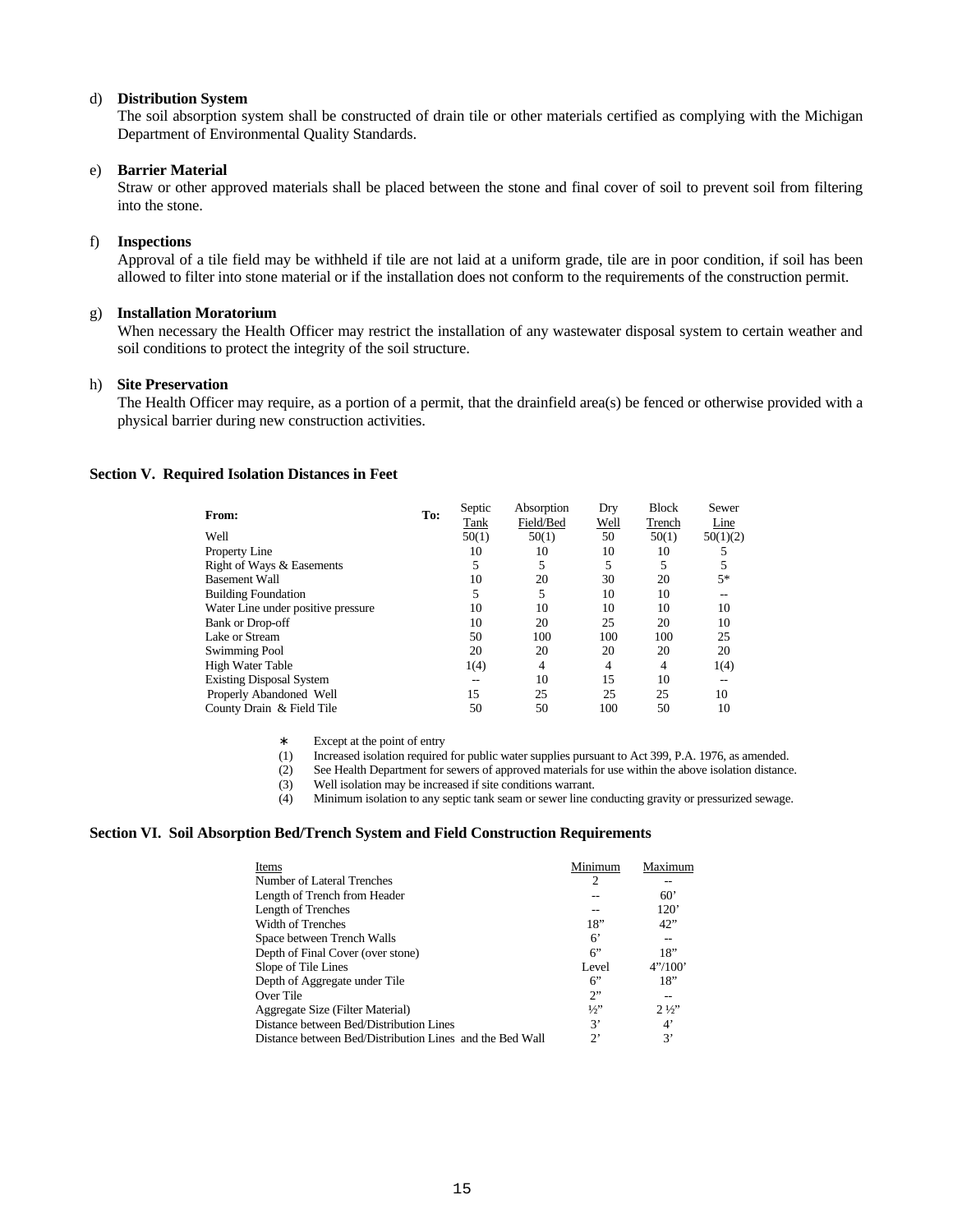#### **Section VII. Minimum Soil Absorption Area Requirements**

|                           | Estimated  |                                                                  |      |         |            |         |      |
|---------------------------|------------|------------------------------------------------------------------|------|---------|------------|---------|------|
|                           | Perc. Rate | $1&2$ Bdrm                                                       |      | 3 Bedrm |            | 4 Bedrm |      |
| <b>Soil Texture</b>       | Min./inch  | Trench                                                           | Bed  | Trench  | <b>Bed</b> | Trench  | Bed  |
| Sand & Gravel             | $0 - 20$   | 500                                                              | 750  | 700     | 1050       | 900     | 1350 |
| Loamy sand                | $20-30$    | 600                                                              | 900  | 900     | 1350       | 1200    | 1800 |
| Sandy loam                | $30 - 45$  | 700                                                              | 1050 | 1000    | 1500       | 1300    | 1950 |
| Loams, light clay loams   | $45 - 60$  | 900                                                              | 1200 | 1350    | 1800       | 1500    | 2250 |
| Clay loams                | 60-200     | Low Pressure Mound or Alternative on-site sewage disposal may be |      |         |            |         |      |
|                           |            | considered                                                       |      |         |            |         |      |
| Clays, silts, muck, peat, | >200       | Only Lagoons may be considered                                   |      |         |            |         |      |
| marl, clay loams          |            |                                                                  |      |         |            |         |      |

## **Section VIII. Alternative On-Site Wastewater Treatment/Disposal Systems**

- a) Developing technology may produce system designs of a non-traditional nature. Such systems may be considered for approval by the Health Officer if it is determined that equal protection of the public's health and the environment will result. Consideration of an alternative Wastewater treatment/disposal system proposal will be made upon receipt of a written application which includes:
	- 1) Plans prepared and sealed by a Michigan registered engineer, soil scientist or registered sanitarian.
	- 2) Construction inspection schedule detailing designer's certification inspections of crucial phases of installation.
	- 3) Boring logs detailing soil profile in area proposed for system.
	- 4) Waste management plan for the owner.
	- 5) Other information deemed necessary by the Barry-Eaton District Health Department to provide for proper consideration of the proposal.
- b) Alternative wastewater treatment/disposal systems shall include, but not be limited to, the following types of wastewater treatment systems:
	- 1) Lagoons.
	- 2) Single Pass Sand Filter.
	- 3) Multiple Pass Sand Filter.
- c) Alternative on-site sewage treatment/disposal systems shall be installed by the home owner or only by installers that have been certified for alternative wastewater treatment systems and hold a current license to install alternative wastewater treatment systems as issued by the Barry-Eaton District Health Department as provided for in Article IV, Section VI.
- d) The Department may impose fees equal to the cost of providing inspections and monitoring of alternative wastewater treatment/disposal systems. Said fees shall be paid to the Barry-Eaton District Health Department. Payment of identified fees is a condition of approval of the sewage disposal system.
- e) The Department shall develop and publish criteria for the preparation of plans and construction of alternative wastewater treatment/disposal systems authorized for consideration within the District.
- f) Minimum parcel size for consideration of alternative on-site sewage disposal systems shall be:

| Lagoon                               | 20 acres |
|--------------------------------------|----------|
| Single or recirculating sand filters | 2 acres  |

Minimum lot sizes for other sewage disposal systems under consideration shall be at the discretion of the Health Officer based on final quality of treatment and area needed for reserve disposal area and other factors affecting the installation and operation of the proposed system.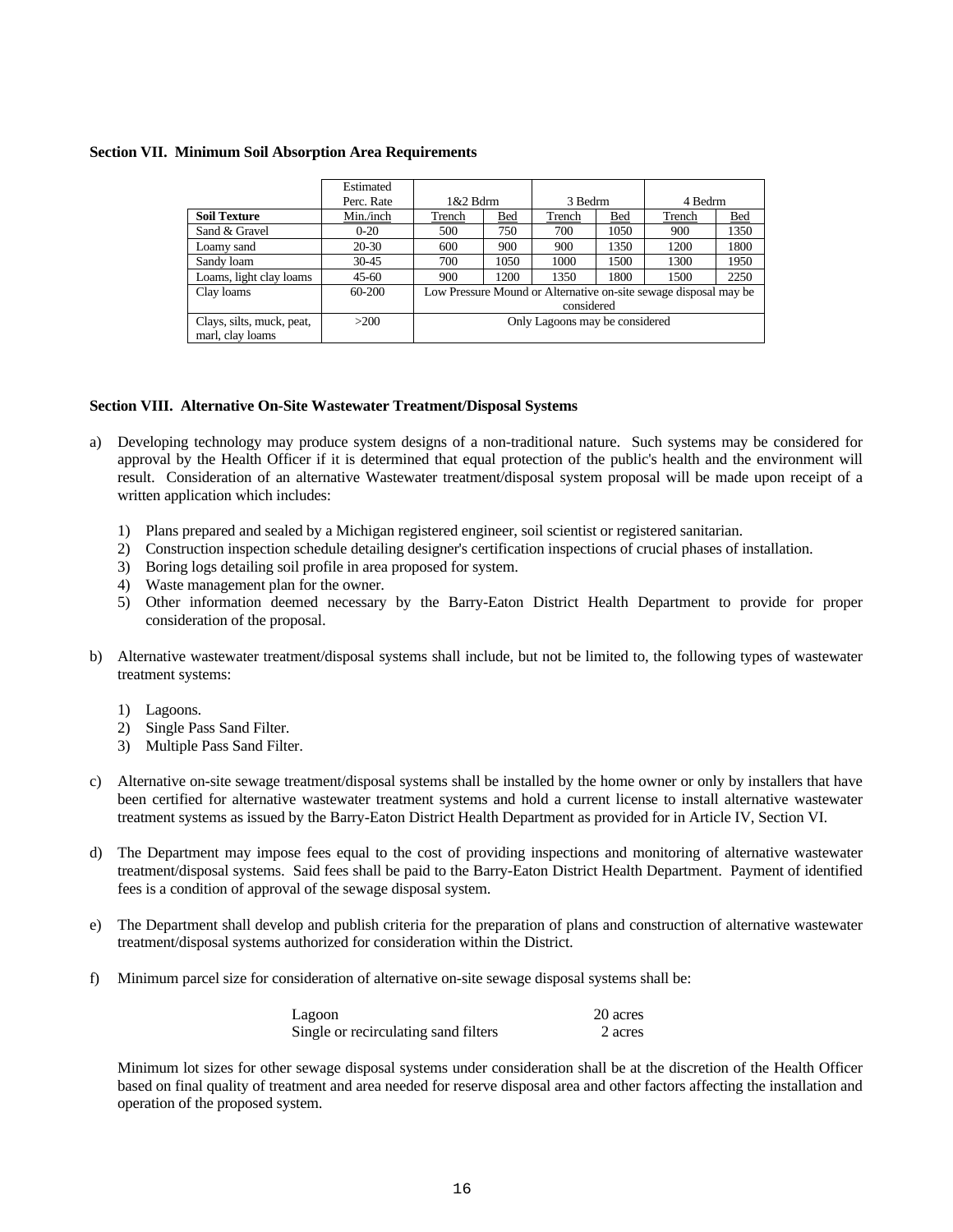## **Section IX. Non-Conforming Site Repair Systems**

- a) When sewage disposal system repairs or replacements are deemed necessary to serve existing homes, it is recognized that the standards set forth in the Code may create undue hardships. Under such circumstances, repair or replacement may be made for properties containing restricting soil or site conditions utilizing reasonable technology provided equivalent protection of the public's health is achieved. Permits for such installations may stipulate water conservation or other measures as deemed appropriate by the Health Officer.
- b) A non-conforming site permit addendum shall be signed and filed with the Health Department for all property subject to this section. Such addendum shall notify the applicant of the limitations present upon the property which necessitates the application of provisions other than those recognized as conventional. The addendum shall also stipulate any limitation of the use of the disposal system and shall be considered a part of the permit authorizing installation of the wastewater disposal system.

#### **Section X. Variations**

Variations in tests, standards, or general requirements may be permitted by the Health Officer upon application, when in his/her opinion sufficient evidence exists of special factors warranting such variance. Any variance allowed by the Health Officer under the provisions of this regulation shall be in writing, including the conditions upon which all judgment and actions are based and any time limit of such variances. In no case shall a variance be construed to permit the commission of any act as may jeopardize the public health, safety or welfare of people in Barry or Eaton Counties.

# **ARTICLE VI. OTHER THAN SINGLE AND TWO-FAMILY ON-SITE SEWAGE DISPOSAL SYSTEM**

### **Section I.**

By authority of Act 368, P.A. 1978, and, P.A. 451 of 1994, all structures other than single-family and two-family residences must construct sewage disposal systems pursuant to the Michigan Criteria for Sub-Surface Sewage Disposal.

#### **Section II.**

No person, firm, company or corporation shall construct, alter, extend or replace any non-residential sewage disposal system unless first obtaining a permit issued by the Health Officer.

Application for a non-residential sewage disposal permit shall be made on forms furnished by the department. The Health Officer may require plans to be submitted prior to issuance of a sewage disposal permit.

#### **Section III. Applicability of Michigan Criteria for Sub-Surface Sewage Disposal**

Unless otherwise stated in Article IV, the requirements for permitting, inspections, occupancy and condemnation procedures will follow the same rules as previously stated in Article IV.

## **Section IV. Alternative Systems and Appeals**

Any requests for alternative systems and appeals submitted to the Barry-Eaton District Health Department will follow procedures as set forth in the Michigan Criteria for Sub-Surface Sewage Disposal.

#### **ARTICLE VII. CONSTRUCTION AND MAINTENANCE OF PRIVIES AND SIMILAR TOILET DEVICES**

#### **Section I. Privy Act**

All privies and other similar toilet devices shall be constructed and maintained in accordance with Section 333.12771, Act 368, P.A. of 1978, as amended.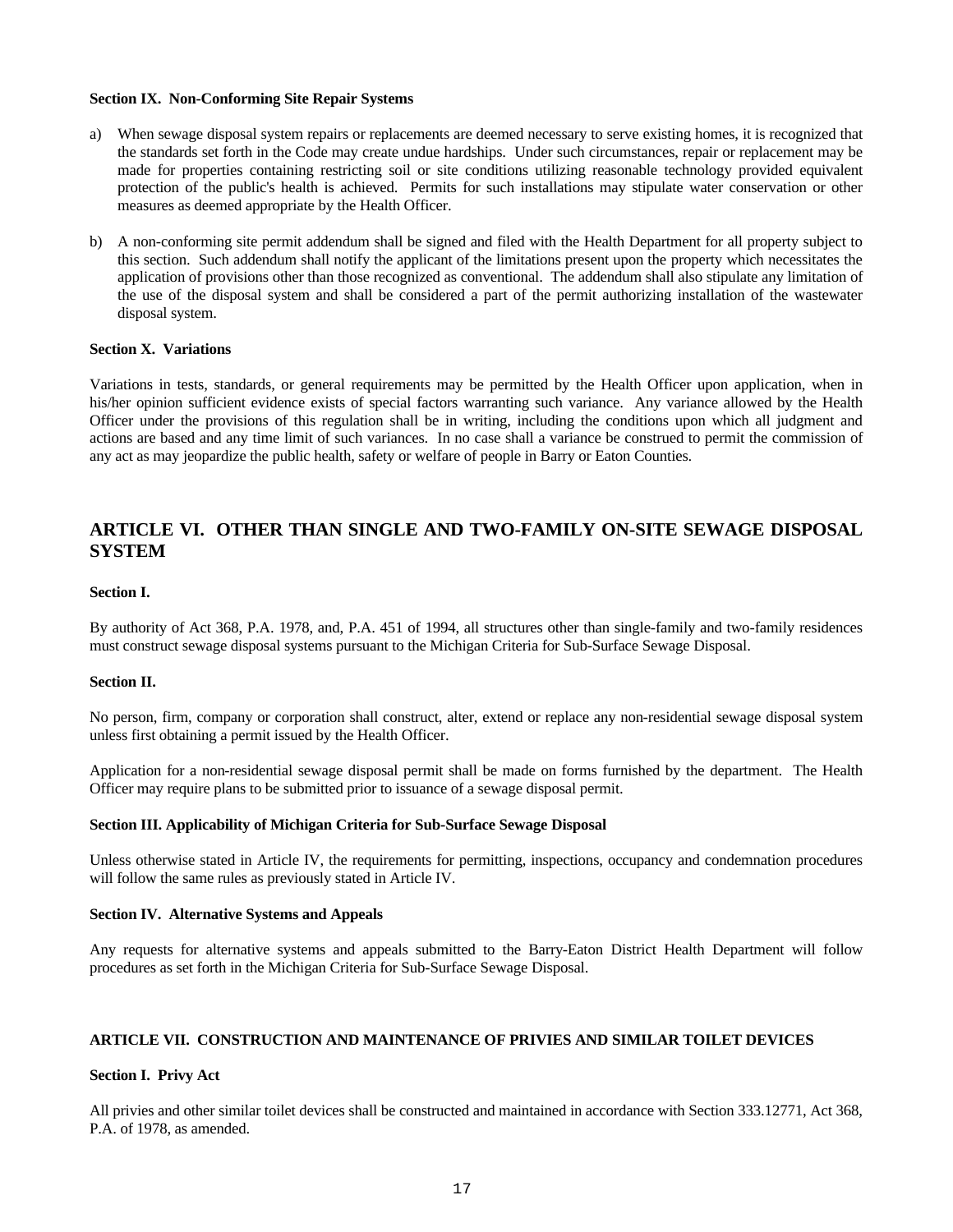## **Section II. Prohibition of Privies**

No privy shall be maintained or be constructed on or moved to any premise where the service of a sewer is available for public use, or in any area where prohibited by state or local ordinances.

A privy shall not service any herein after constructed premise or habitable building which is provided with a pressurized distribution/plumbing system.

## **Section III. Location of Privies**

Privies shall be located at least seventy-five (75) feet from all water wells and all neighboring dwellings other than that which they serve. No privy shall be less than one hundred (100) feet to a body of surface water and thirty (30) feet to adjacent property lines. No privy shall serve more than one dwelling.

## **Section IV. Temporary Privies**

Temporary privies used at construction sites, places of public assembly, camps, etc., shall comply with Act 368, P.A. of 1978, as amended; and when cleaned or serviced, the agency performing such service shall comply with Part 117, NREPA, 451, as amended. A permit shall be obtained prior to placing a privy on any parcel of land if the privy is to remain on the parcel for thirty (30) days or more.

## **Section V.**

This article shall not apply to chemical type toilets, port-a-johns or similar devices not intended to deposit wastes into the ground.

# **ARTICLE VIII. BOARD OF APPEALS**

## **Section I.**

The procedures which follow apply to persons who seek administrative review of a decision by the health department to deny, suspend, close or restrict a license or permit or other action of the department pursuant to the Code.

## **Section II.**

## a) **Membership**

The Board of Health and the Health Officer shall comprise the Barry-Eaton District Health Department Board of Appeals. A quorum shall consist of at least four (4) members. A final decision of the appeal board shall be a majority vote of the members present.

## b) **Hearing of Appeals**

Appeals shall be submitted in writing to the Chairman of the Barry-Eaton District Board of Health. The appeal shall be on appropriate forms as provided by the health department and accompanied by the appropriate fee and shall be received at least ten (10) days before the next scheduled meeting of the Board of Health or at the discretion of the chairman thereof at a special meeting called for the purpose provided, provided that no hearing shall be within less than ten (10) days of receipt of written request.

## c) **Scope**

The Board of Appeals shall hear all requests for rules and regulations pertaining to the Barry-Eaton District Health Department's Sanitary Code except those parts of the Code where State statutes are adopted by reference. The Board of Health may hear requests on property where less than 1000 gallons per day water use is anticipated under Michigan Criteria for Sub-Surface Sewage Disposal.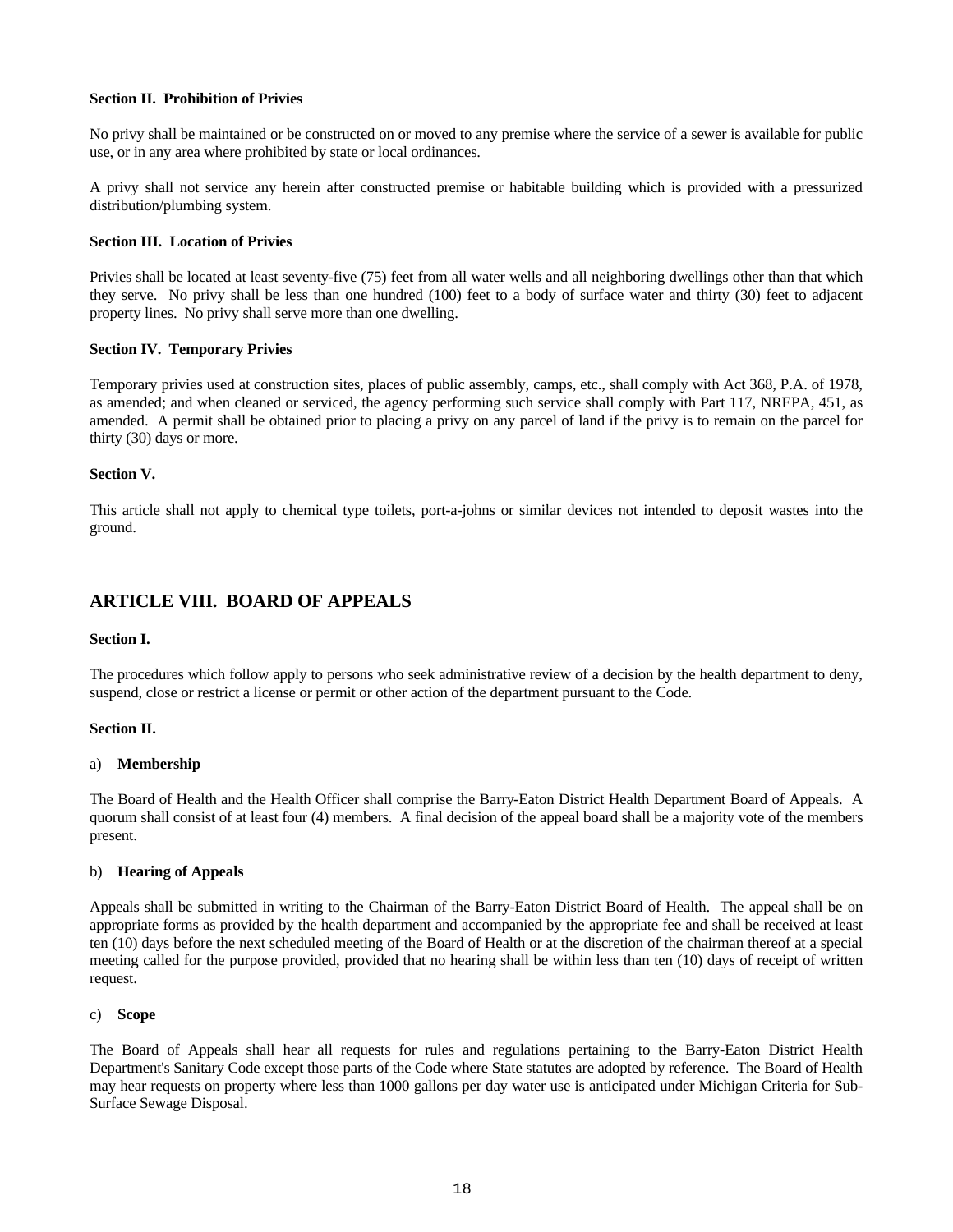## d) **Conduct at Hearing**

- 1) The Board of Appeals must consider each appeal within the context of intent expressed within the scope of the particular article or section of these regulations for which an appeal is sought.
- 2) The Board of Appeals shall have the right to request information or technical assistance of any party in the hearing of the appeal.
- 3) The parties shall have the right to direct and cross-examine witnesses, submit documentary evidence, redirect or recross-examine witnesses and submit rebuttal evidence.

## e) **Board of Appeals** - **Findings**

- 1) Upon receipt and review of sufficient information, documentation and evidence from an appellant, the Board of Appeals may affirm, modify, or rescind the decision of the health department.
- 2) A decision to modify or rescind the decision of the health department or to permit the variance of a provision(s) of these regulations shall not cause a violation of or be in conflict with a law, statute, ordinance, rule or any part thereof.
- 3) A decision to modify or rescind the decision of the health department or to permit the variance of a provision(s) of these regulations shall be made only after the Board of Appeals has determined that each of the following conditions have been met:
	- i) No substantial health hazard or nuisance condition is likely to occur therefrom.
	- ii) That strict compliance with the requirements herein established would result in unnecessary or unreasonable hardship to the appellant.
	- iii) That such decision or granting of a variance would provide essentially equal protection in the public interest of the citizens of Barry and Eaton Counties.
- 4) The Board of Appeals shall record the specific facts upon which it relies in granting a variance, modification or rescindment of a decision of the health department.
- 5) The Board of Appeals shall render its findings before adjournment of the hearing or within thirty (30) calendar days following the completion of the hearing.
- 6) The decision of the Board of Appeals shall be final, other than of such judicial review as may be provided by statutory and common laws of the State of Michigan.
- 7) All appellants shall be notified in writing of the decision of the Board of Appeals.

## **ARTICLE IX. SEPTAGE WASTE HAULERS**

## **Section I.**

All persons engaged in the business of servicing or maintaining septic tanks or other sewage holding reservoirs by removing the contents and whose business is located in Barry or Eaton Counties or who employs property in Barry or Eaton Counties for the disposal of septage shall meet the requirements set forth in Part 117, P. A. 451 of 1994 and this article.

#### **Section II.**

All persons disposing of septage waste on property within Barry or Eaton Counties under provisions of Part 117, NREPA 451 as amended, shall seek and obtain a health department certificate of compliance for each separately described parcel of property used for such disposal.

The certificate of compliance expires on June 30 of each year and shall be renewed upon determination of compliance and receipt of any fees required by the health department.

#### **Section III.**

Any person seeking approval to dispose of septage waste on a property located in Barry or Eaton County not heretofore approved by the department for such purpose shall seek an evaluation and receive a certificate of compliance for such activity prior to using the property for such purposes. The Barry-Eaton District Board of Health may establish a fee for such evaluation.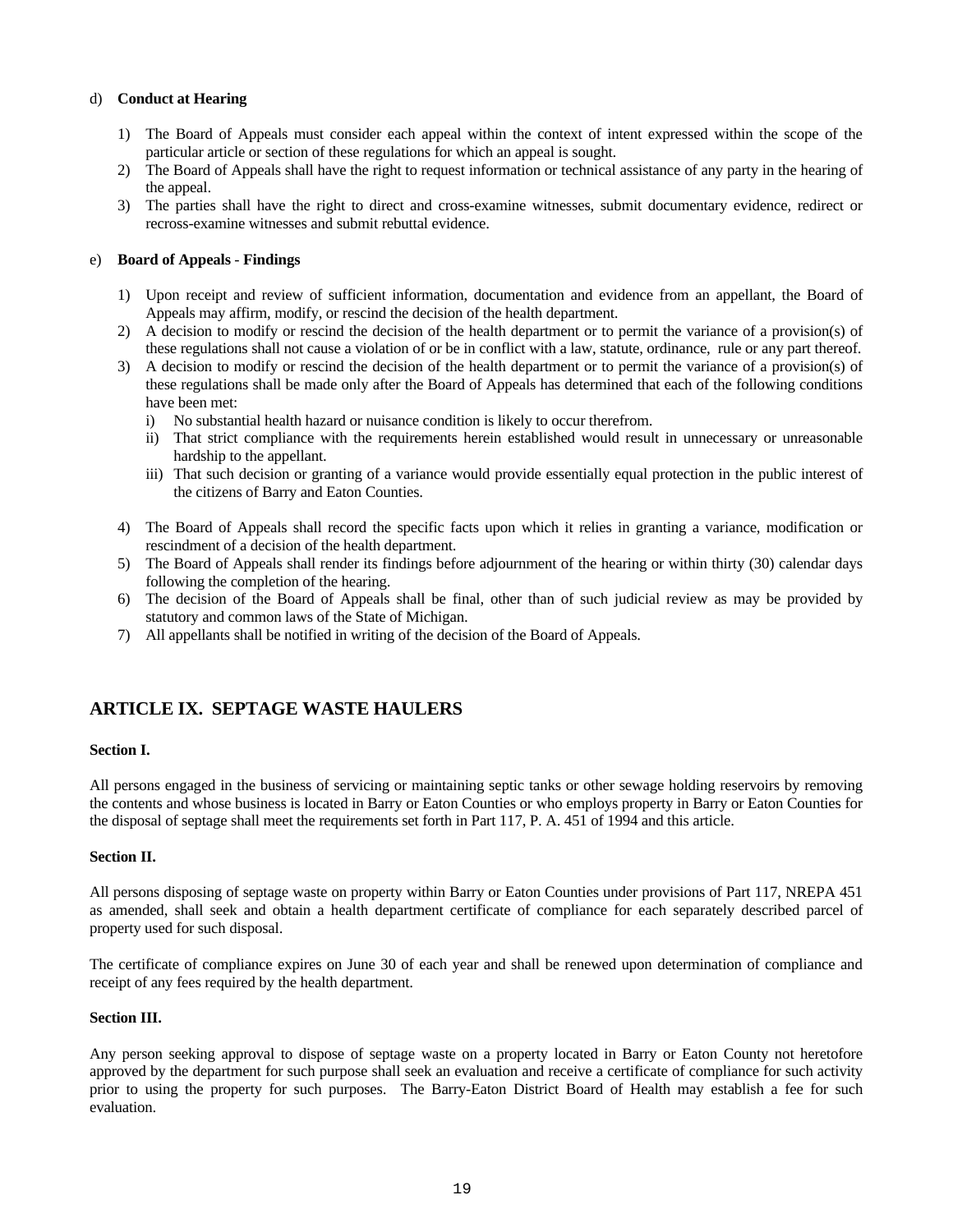# **ARTICLE X. WATER SUPPLY DEVELOPMENT**

## **Section I. Water Supply Scope**

This code, as it relates to water supply systems, shall apply to all premises, residential and commercial lots not connected to a Type I public water supply.

## **Section II. Well Construction Code for Private Homes**

Requirements with respect to water well construction and water pump installations for new water wells within Barry and Eaton Counties shall be those requirements as set forth in the GROUNDWATER QUALITY CONTROL RULES as adopted under Part 127, Act 368, P.A. 1978, as amended.

## **Section III. Well Construction Code For Public Water Supplies**

Requirements with respect to water well construction and water pump installation for public water supplies classified construction and premises within Barry and Eaton Counties shall be those requirements as set forth in Act 399, P.A. of 1976, as amended.

## **Section IV. Permits for All Water Supply Systems**

From and after the effective date of these regulations, it shall be unlawful for any person to construct any new water supply system or undertake extensive change(s) to an existing water supply well within Barry or Eaton Counties unless the owner or his representative has obtained a construction permit issued by the Health Officer to construct same.

## **Section V.**

An extensive change shall include but not be limited to replacing the entire casing, removing the casing from the ground, or changing aquifers.

## **Section VI. Application, Permit and Fees**

The application, with appropriate fee for a permit to construct a water supply system, shall be made on forms provided by the Health Officer and shall be signed by the applicant. The owner is responsible for supplying the necessary information which may consist of but not limited to the location of the proposed on-site water supply, engineering drawings, maps, elevations of recorded or predicted floods, subsurface geological formations, locations of nearby sources of contamination, the intended use of the proposed water supply and detailed plans of the complete water supply system.

## **Section VII. Expiration of Permit**

Any permit to construct an on-site water supply system shall be valid for a period not to exceed one (1) year after the date of issuance. Said permit shall not be transferable to any new owner, nor to another location on the same parcel of property, nor to a different location and/or owner at a different parcel of property.

## **Section VIII. Stop Work Order – Void Permit**

When during construction any new work or major change to an on-site water supply system is found to be in violation with the provisions of these regulations, the Health Officer may issue a stop work order by posting said notice at the site. Any valid water supply construction permit shall be declared void when a "Stop Work Order" is posted.

## **Section IX. Abandonment of Wells**

The term "abandoned" shall mean the giving up of the use of water from a particular source for any purpose. Abandonment or the intent to abandon a water supply may be implied from the acts of the person in control of the water supply (e.g.: non-use for a reasonable period of time or use of an alternate source on a continuous basis). A water supply shall be deemed to be